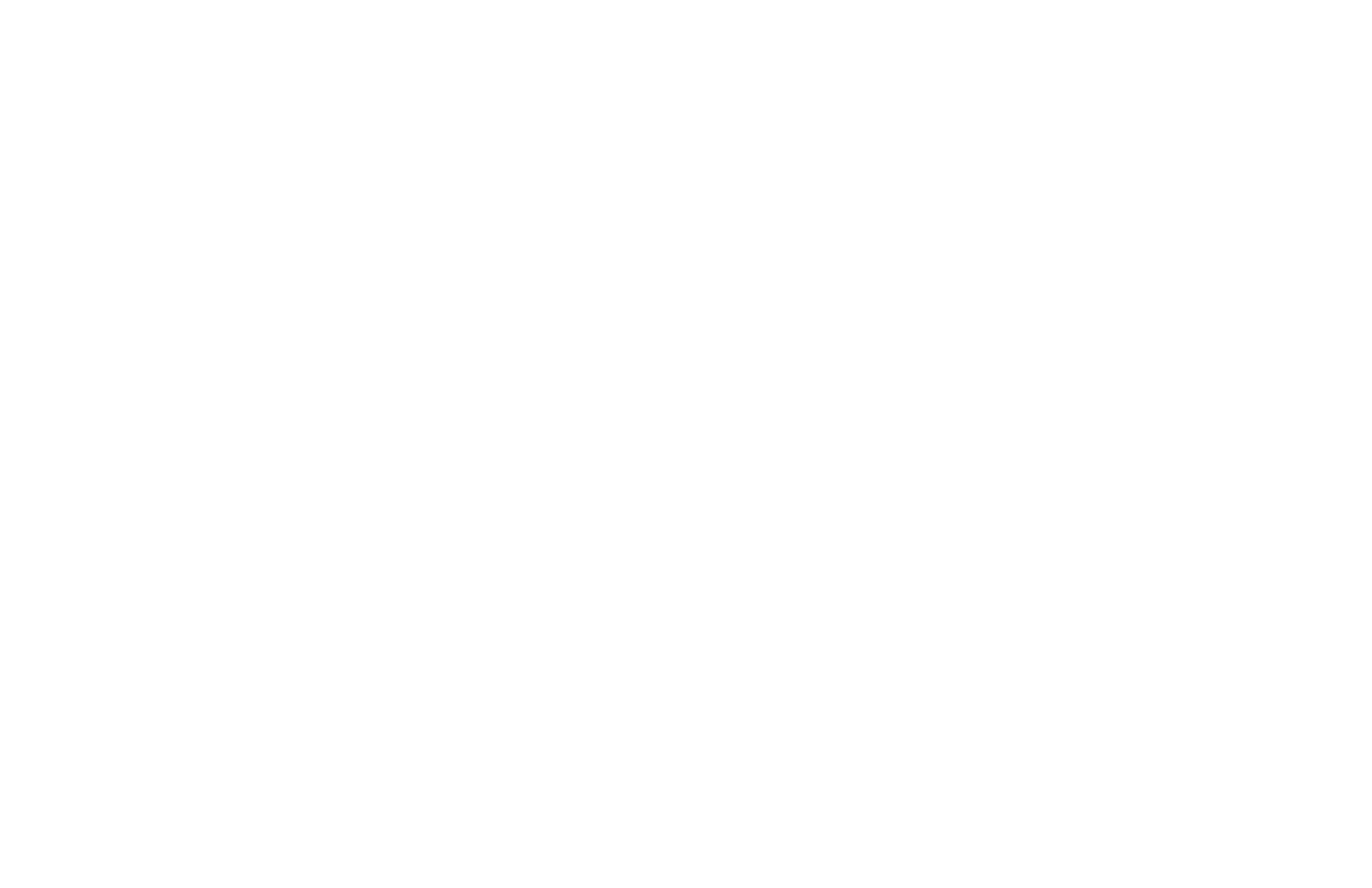# Welcome

Welcome to the HOLY CROSS ACADEMIC CONFERENCE 2019 sponsored by the Office of the Provost and Dean of the College. This annual event is a celebration of over 415 Holy Cross students and their independent work over the past year under the guidance of faculty members in the performing and visual arts, social sciences, humanities, and natural sciences. These presentations required the collaboration between students and faculty advisors and reflect the creativity and hard work over the year.

The students presenting and performing at this conference represent but a fraction of the independent and group-project student work that has and will occur this year. As the academic year draws to a close, the Academic Conference is a time to allow us to celebrate the independence, creativity, intellectual discipline, and deeper understanding of self and subject that all our students have developed while at Holy Cross and the role that the faculty members have played as mentors and model teacher-scholars.

Without the interest, enthusiasm, follow-through, flexibility, and guidance of the faculty and administrative sponsors of the academic programs, this event would not have been possible. Our thanks to Professors Susan Elizabeth Sweeney (Scholar Programs) and Susan Cunningham (CIS), and to the concentration directors, department chairs, academic program coordinators, conductors of musical groups, and directors of Department Honors programs. Special gratitude goes to Edward O'Donnell for offering our student participants a pre-conference workshop on effective presentation skills, and Matthew Gamber for organizing student contributions to the cover design.

Our sincere thanks are also extended to the academic administrative assistants, Tom Parsons and Sharon Matys (Graphic Arts), Chip O'Connor, Suzanne Sousa and Elizabeth Rice (Conference Services), Christina Guittar and Jennifer Parks (Hogan Dining Services), June Caron (Facilities), and John Buckingham and Paul Rayne (Audio-Visual - ITS) for their long hours, attention to detail, and technical support in putting together this event.

Deep gratitude is extended to Crystal Orton, Provost Office Coordinator, for her creativity, imagination, organizational skills, and tireless work in making this year's conference a success. Thanks also to Tabitha Fields ('21), who works in the Provost's Office and has taken on whatever task we have given to her with good humor and skill.

Finally, our thanks to the Holy Cross students and faculty mentors who have worked together in the classroom, laboratory, studio, and stage to prepare for these presentations and performances.

Congratulations to all!

#### Danuta Bukatko Loren Cass

Professor of Psychology

Academic Conference Organizer Dean of Experiential Learning and Student Success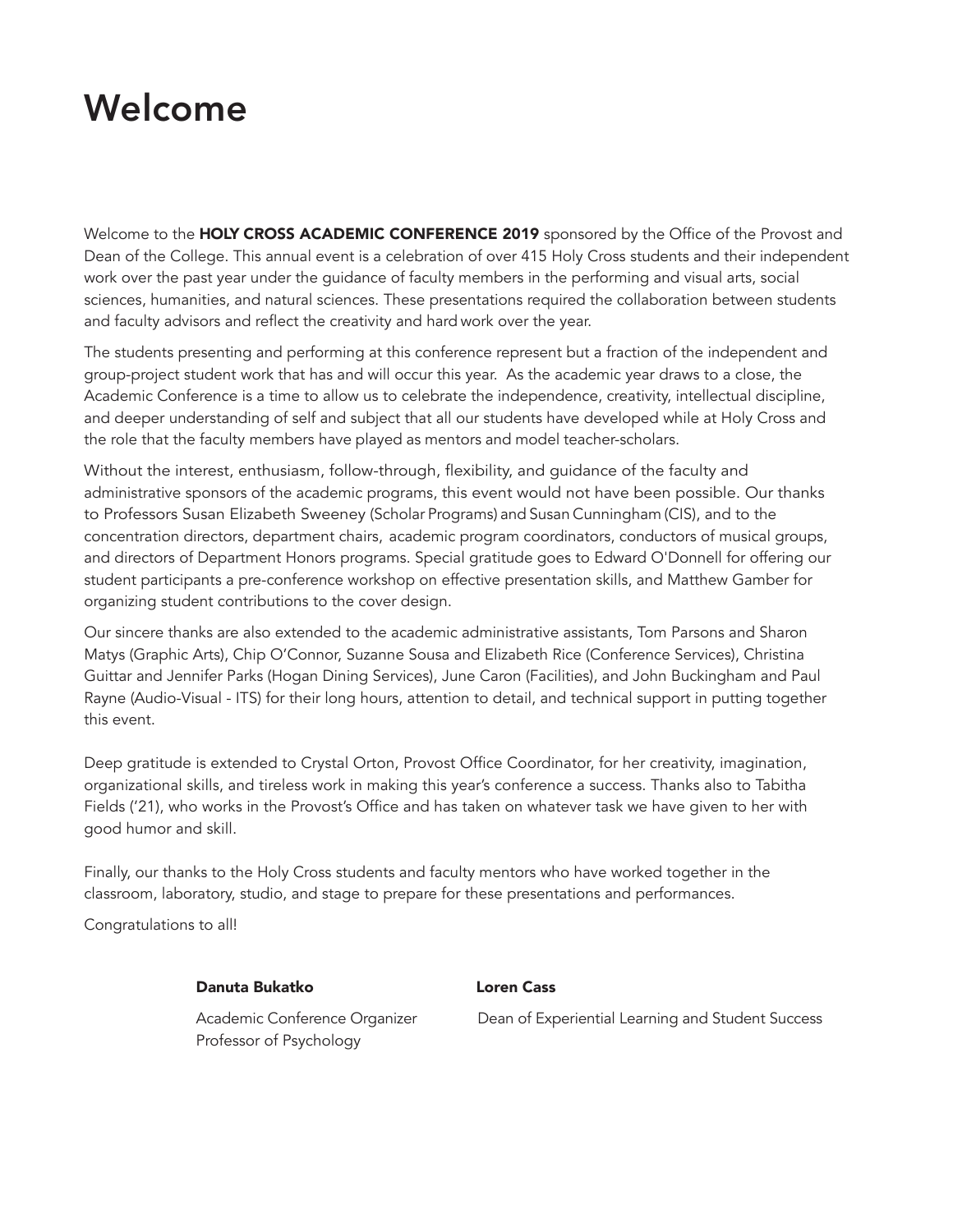# Table of Contents

| Tuesday, April 23                        | Page      |
|------------------------------------------|-----------|
| <b>Fenwick Scholar Presentation</b>      | 3         |
| Arts Transcending Borders Performance    | 3         |
| <b>Wednesday, April 24</b>               |           |
| Welcome and Continental Breakfast        | 4         |
| <b>Session I: 9:30 A.M. - 10:40 A.M.</b> | $4-6$     |
| Session II: 10:45 A.M. -11:55 A.M.       | 7-9       |
| Session III: 12:00 A.M. -1:10 P.M.       | $10 - 11$ |
| <b>Session IV:</b> 1:15 P.M. - 2:25 P.M. | $12 - 13$ |
| <b>Session V:</b> 2:30 P.M. - 3:40 P.M.  | 14-15     |
| <b>Session VI:</b> 3:45 P.M. - 4:55 P.M. | $16 - 17$ |
| Poster Displays with Presentations       | $17 - 18$ |
| Information Session                      | 18        |
| <b>Artist Talks</b>                      | 10        |
| <b>Induction Ceremonies</b>              | 19        |
| Performances                             | 9, 20, 24 |

## Thursday, April 25

| Oral Presentations   | 21 |
|----------------------|----|
| Poster Display       | 22 |
| Exhibit              | 22 |
| Induction Ceremonies | 23 |
| Performance          | 24 |
|                      |    |

## Friday, April 26

| Poster Display     | 25 |
|--------------------|----|
| Induction Ceremony | 25 |
| Performances       | 25 |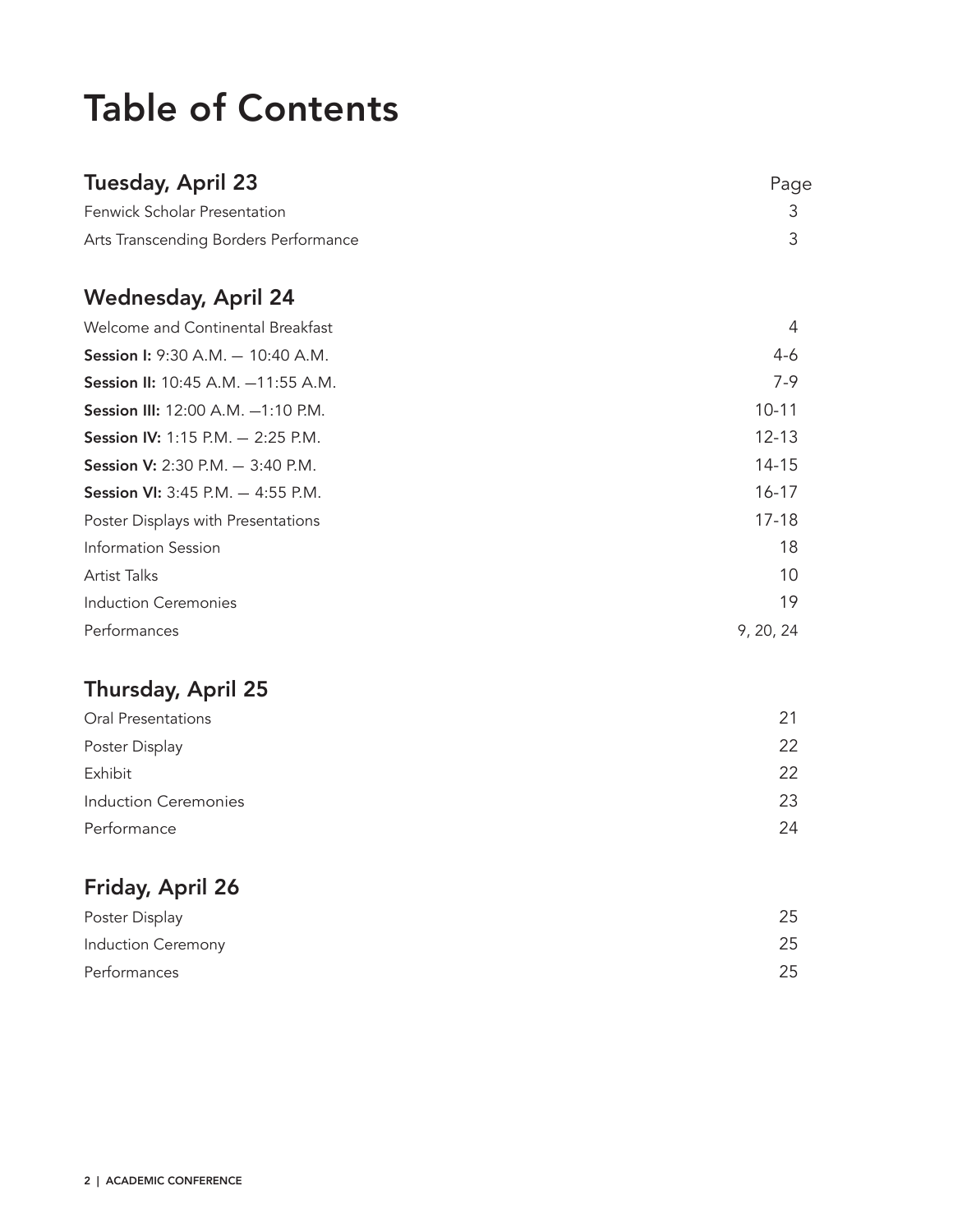### TUESDAY, APRIL 23



In her yearlong project as the 2018-2019 Fenwick Scholar, Mia Yee employs anthropological and architectural analysis to examine the experiences of Asian (American)s in contemporary Asianidentified food spaces. Exploring the coconstruction of space and intersectional identities, as reflected in her use of the more inclusive term Asian (American), Mia argues that contemporary Asian food spaces serve as a platform for Asian (American)s to engage in self-work. At the same time, these

### Mia Yee '19 | Asians Eat Food and Drink Bubble Tea: The Co-Construction of Contemporary Asian Food Spaces and Asian (American) Identity Fenwick Scholar Presentation and Reception

#### Rehm Library  $| 4 - 6$  P.M.

spaces are specifically constructed to deliver "authentic," cosmopolitan, and yet commodified Asian food experiences to their patrons. Through ethnographic interviews and participant observation, Mia analyzes the ways in which experiences of young Asian (American)s within these foodscapes are classed, gendered, and racialized, and are also influenced by the dynamics of their generational status, their self-orientalization, and their histories of transnational migration. By examining the food

spaces themselves, Mia investigates how designers and proprietors create a forum for the negotiation of Asian (American) identity. The particular aesthetics and taste choices of these individuals (who often identify as Asian or Asian American themselves) craft a constructed experience of "Asia" that Asian (American) patrons interact with and consume. Mia's Fenwick project also focuses on the ways in which digital technology has extended the boundaries of space beyond the physical

environment into virtual domains. She considers the use of social media by Asian (American)s as an extension of their experience of and engagement with physical food spaces, arguing that this is a critical component in understanding how contemporary Asian food spaces allow Asian (American)s to engage in identity making.

Mia wishes to thank her advisors, Professor Ann Marie Leshkowich (Anthropology) and Professor David Karmon (Architectural Studies), and her readers, Professor Ke Ren (History) and Professor Amy Finstein (Visual Art History).

## Movement at Holy Cross: Dance & Community Celebration Performance and Reception

#### The Hoval (Rain Location: Hogan Ballroom) | 5:30 P.M.

Showcase & Celebration led by choreographer Ronald K. Brown, Arts Transcending Borders Spring '19 Artist-in-Residence, featuring the Modern Dance and Ballet 3-4 classes and community participants. FREE and open to the public. In collaboration with the Department of Theatre & Dance and the Academic Conference 2019.

| <b>MODERN DANCE</b>   Instructor: Prof. Jimena Bermejo  |                        |                       |
|---------------------------------------------------------|------------------------|-----------------------|
| Jillian May '19                                         | Arlyne Pena '21        | John Swartzwelder '19 |
| Alexandra McGeachie '19                                 | Natasha Pontoriero '19 | Olivia Venezia '21    |
| Victoria Messina '19                                    | Lillian Puccia '19     | Akeem Walcott '19     |
| Grace O'Connor '21                                      | Courtney Rasic '22     | Nicholas Watson '22   |
| <b>BALLET 3-4   Instructor: Prof. Jaclyn Waguespack</b> |                        |                       |
| Shannon Cherpak '19                                     | Emali Khalyat '19      | Casey Sherman '19     |
| Kaylee Gibbs '22                                        | Vivian Ma '19          | Barbara Singh '19     |
| Rachel Guay '21                                         | Molly McGill '19       | Moriah Taylor '20     |
| Katherine Hogan '19                                     | Miranda Nixon '19      |                       |
|                                                         |                        |                       |

#### *About Ronald K. Brown, Arts Transcending Borders Spring '19 Artist-in-Residence*

Ronald K. Brown, Founder and Artistic Director of EVIDENCE, is an award-winning and internationally renowned dance artist and choreographer. He has set work on Alvin Ailey American Dance Theatre, Ailey II, and Ballet Hispanico among others. Brown is the recipient of the Audience Development Committee, Inc. (AUDELCO) Award for his choreography in Regina Taylor's awardwinning play, *Crowns*, and the Fred & Adele Astaire Award for Outstanding Choreography in the Tony Award-winning *The Gershwins' Porgy & Bess*. Additional awards include a Doris Duke Artist Award, John Simon Guggenheim Memorial Fellowship, National Endowment for the Arts Choreographer Fellowship, New York Foundation for the Arts Fellowship, The Ailey School Apex Award, and the United States Artists Fellowship. His most recent work, *New Conversations*, was set to Afro-Cuban jazz music by Grammy Award-winning musician Arturo O'Farrill and premiered at Jacob's Pillow Dance Festival in 2018. Ronald K. Brown/EVIDENCE has deeply moved audiences for over 30 years, and is praised for a "sophisticated amalgam of Afrocentric movement and modern dance" that often makes "spirituality...something vibrant and transformative" (*Los Angeles Times*).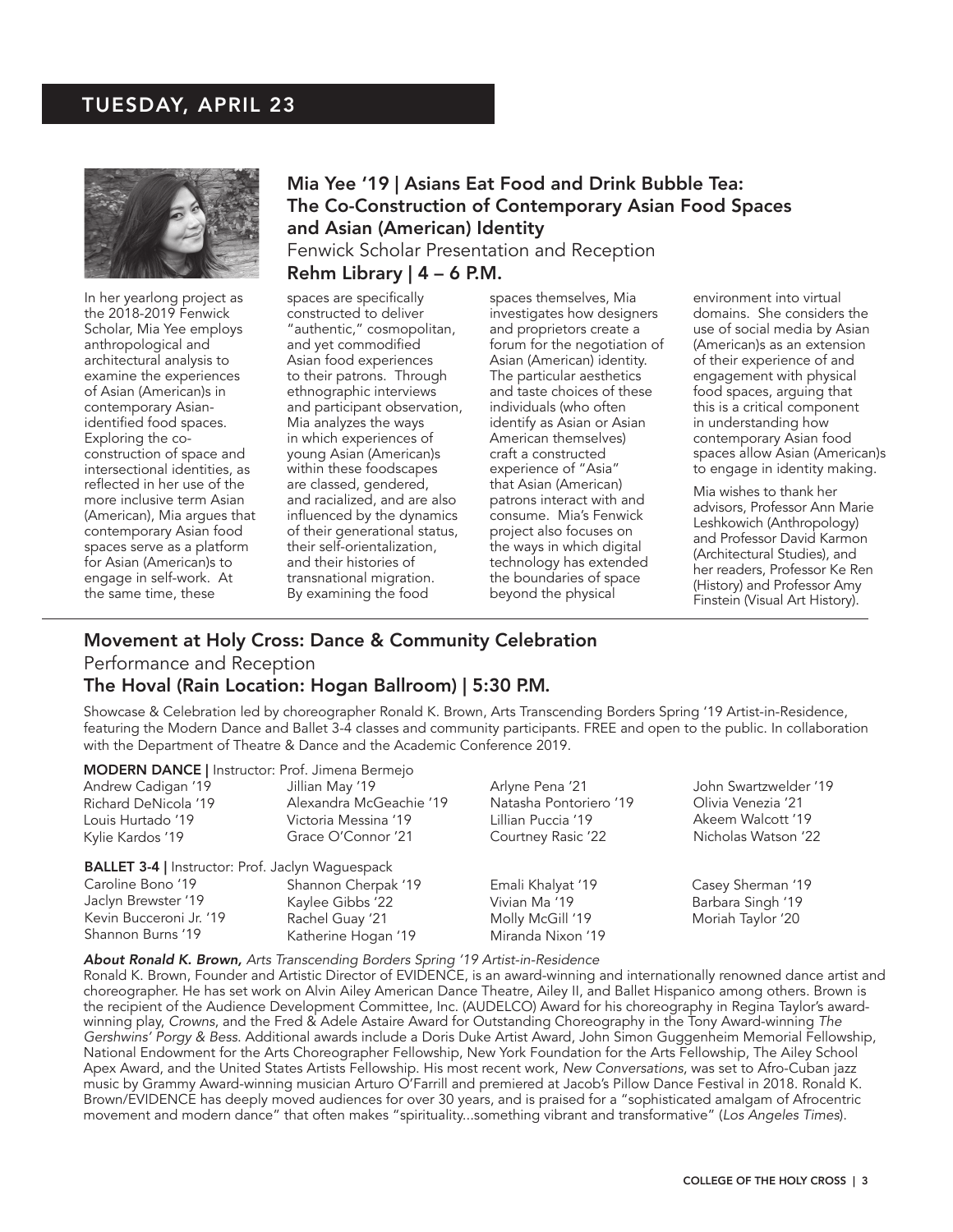$8:30 - 9:30$  A.M. Welcome and Continental Breakfast HOGAN BALLROOM

## Session 1 9:30 - 10:40 A.M. | Concurrent Oral Presentations

CHEMISTRY IA MODERATOR: Prof. Brian Linton O'NEIL 112

9:30 A.M. | Amanda C. Wibben '19 Under Pressure: Comparative Nuclease and Splicing Activity of Inteins from Extreme Thermophiles

9:45 A.M. | Claire E. MacMillan '19 Weathering Effects on Biodiesel FAME Components

10:00 A.M. | Christine M. Morrison '20 Synthesis of chromanones by C-H bond activation

10:15 A.M. | Emma J. Lynch '20 Investigating the Configuration of Phosphorylated Diols

CHEMISTRY IC MODERATOR: Prof. Bianca Sculimbrene SMITH LAB 154

9:30 A.M. | Andrew T. Palaia '20 Rhodium Approach to Differentially Substituted 1,2-dihydroisoquinolines

9:45 A.M. | Johnny A. Veras Jr. '20 The effects of oxygen on methyl-4-ethynyl benzoate attachment to nanoporous gold

10:00 A.M. | Alexandra R. Cawood '20 Salt dependence of a self splicing enzyme from an extreme halophile

10:15 A.M. | Owen Conroy '19 Structural Analysis of Halophilic and Thermophilic Inteins

CHEMISTRY IB MODERATOR: Prof. Amber Hupp SMITH LAB 155

9:30 A.M. | Matthew G. Cummings '20 Characterization of the Monolayer Structure of C60 on Au(111)

9:45 A.M. | Adam X. LaMothe '20 Preparing new transition metal ligands through multi-component reactions

10:00 A.M. | Christopher J. Woodilla '20 Structural Studies of Bacterial Contact-Dependent Growth Inhibition Proteins

10:15 A.M. | Zackary F. Wawrzyk '19 Water Soluble Organorhemium Compounds

CHEMISTRY ID MODERATOR: Prof. André Isaacs HABERLIN 219

9:30 A.M. | William F. Connors '19 Synthetic studies on centrolobine

9:45 A.M. | John Kim '19 Optimizing the Selective Phosphorylation of Diols

10:00 A.M. | Kimberly A. Kelly '19 Rhenium-Complexed Partial Macrocycles

10:15 A.M. | Larissa Masnyk '19 Mannich Condensations and Macrocycles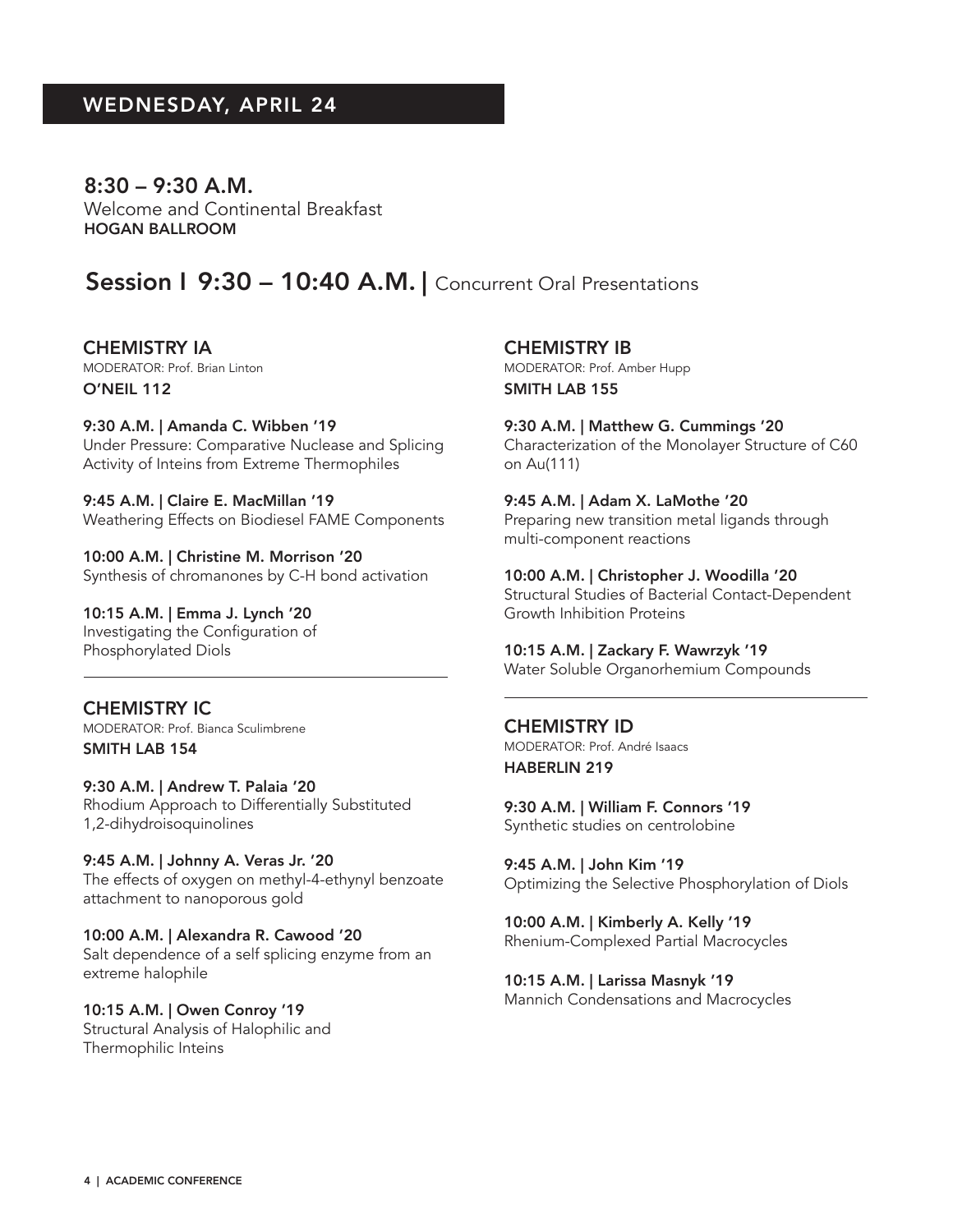## Session I 9:30 – 10:40 A.M. | Concurrent Oral Presentations

#### COLLEGE HONORS I HOGAN SUITE B/C

Films and Fictive Spaces MODERATORS: Rose Grosskopf '20 and Grace Lucier '20

9:30 A.M. | Caroline Ambrose '19 10 Things I Hate About Gender Trouble in Generic Conventions of Teen Film

9:55 A.M. | Emily Zeno '19

*Nut Milk:* A Television Pilot

10:20 A.M. | Joanna Burdzel '19 Bruno Schulz: The Mythologizing of Urban Space

#### SOCIOLOGY & ANTHROPOLOGY HONORS I

MODERATOR: Prof. Selina Gallo-Cruz HOGAN 304/05

9:30 A.M. | Maya Collins '19 Midwifery matters: An ethnography of perceptions, practice and choice

9:55 A.M. | Erin Walsh Dennehy '19 Altering Institutional DNA: In Pursuit of the Eco-Campus

10:20 A.M. | Martin Dorsey '19 "You in the Middle World": The Exploration of Identity in Black-centered film, 2009-2018

TEACHER EDUCATION PROGRAM I MODERATOR: Mary Beth Cashman, Director HOGAN 320

9:30 A.M. | Bioribel Castillo '19 Between Two Worlds

9:55 A.M. | Kate Golden '19 Everyone From Everywhere Becoming One

#### 10:20 A.M. | Maureen Hodgens '19

Nobody cares how much you know, until they know how much you care

AFRICANA STUDIES I

MODERATOR: Prof. Nadine Knight HOGAN 519

9:30 A.M. | Olivia Fenty '21 The Future of Black Women's Empowerment: The Chocolate Project

9:55 A.M. | Marcellis Perkins '19 Where is Joe Clark: The Absence of Black Male **Teachers** 

#### LATIN AMERICAN, LATINX, AND CARIBBEAN STUDIES I

MODERATOR: Prof. Maria Rodrigues HOGAN 402/03

9:30 A.M. | Benjamin DeLuca '19 Military and Human Rights

9:45 A.M. | Megan Apostolides '19 The Role of the Catholic Church Under Pinochet's Military Dictatorship

10:00 A.M. | Nicholas Triant '19 The Complex Role of the Catholic Church during Argentina's Dirty War

10:20 A.M. | Rossangelly Toro Carillo '19 and Sandy De Jesus-Cortes '19 Seeking Justice in Immigration Policies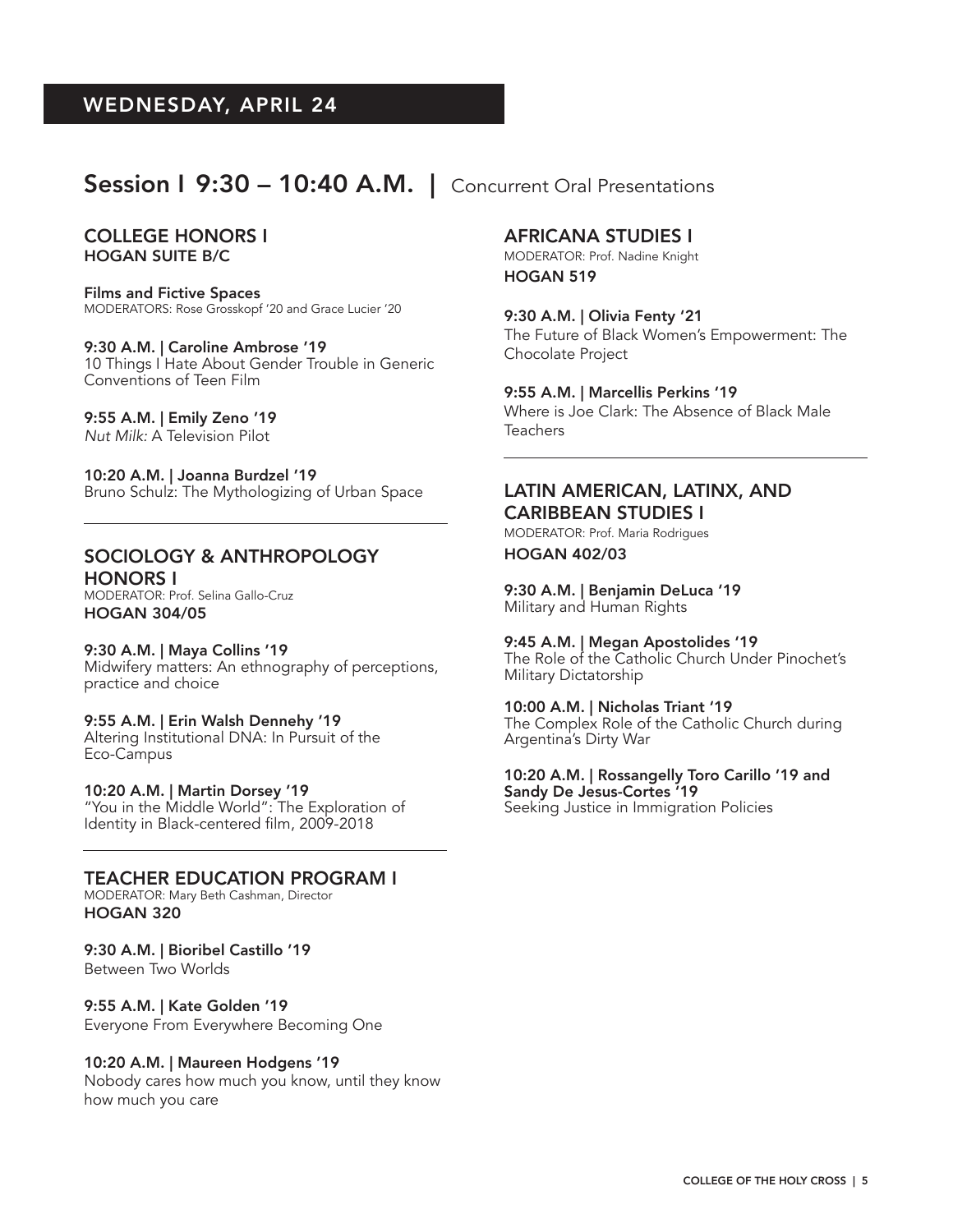## Session I 9:30 - 10:40 A.M. | Concurrent Oral Presentations

#### HISTORY HONORS I

HOGAN SUITE A MODERATOR: Prof. Cynthia Hooper

#### 9:30 A.M. | Oliver S. Pierce '19

Making Sense of the Moros: America, Empire, and Islam in the Philippinies

#### 9:55 A.M. | Deirdre Shepard '19

One Nation's Schools, Under God: Examining Prayer and the Bible in American Public Schools

10:20 A.M. | Benjamin L. MacDougald '19

The Political Contrasts of the Marvel Age

#### **PSYCHOLOGY**

MODERATOR: Prof. Stephenie Chaudoir

HOGAN 408/409

#### 9:30 A.M. | Juliana Holcomb '19

A Critical Investigation of Identity Centrality, Salience, and Group Belonging among Emerging Adults Living with Concealable Stigmatized Identities

#### 9:55 A.M. | Mithra Salmassi '19

LGBTQIA+ Mental Health on Campus: Are We Moving in the Right Direction?

### ECONOMICS AND ACCOUNTING HONORS I

HOGAN 406/407 MODERATOR: Prof. Justin Svec

#### 9:30 A.M. | Emma Carlone '19

The Effects of the Affordable Care Act Medicaid Expansion on the Opioid Epidemic

#### 9:55 A.M. | Matthew Klier '19

Athletic Aid and Program Success

#### 10:20 A.M. | Patrick Koval '19

State-Level Gun Legislation and its Effects on Homicide and Suicide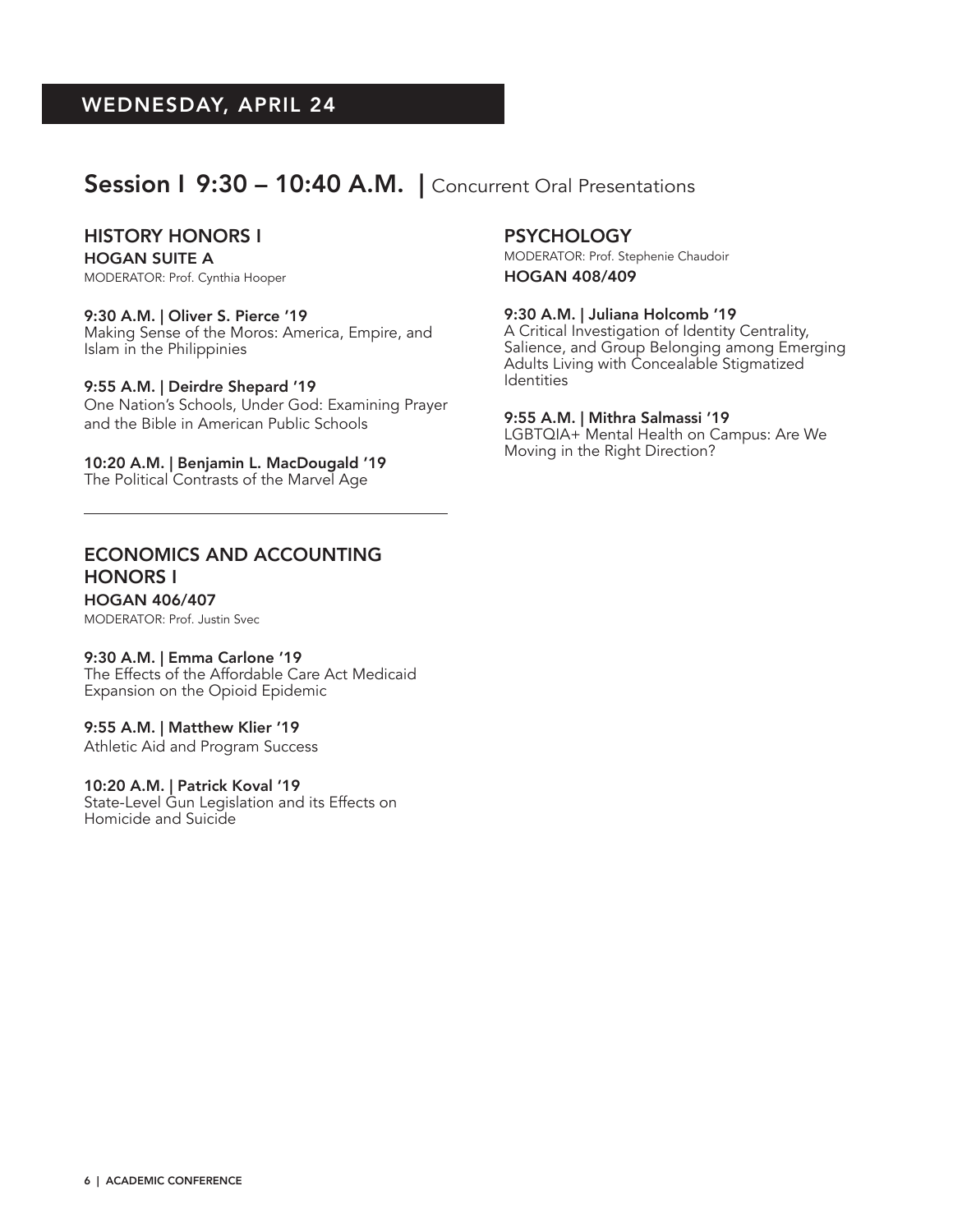## Session II 10:45 - 11:55 A.M. | Concurrent Oral Presentations

CHEMISTRY IIA MODERATOR: Prof. Brian Linton O'NEIL 112

10:45 A.M. | Shannon G. Hull '20 An Introduction to Surface Science Techniques and Questions

11:00 A.M. | William Crowley '20 Aminophenol ligands and their Transition Metal **Chemistry** 

11:15 A.M. | Alexander S. Kui '19 Rhenium Biological Schiff Base Complexes

11:30 A.M. | Liam J. Shields '20 Reversing the Aggregation of AVA

CHEMISTRY IIC MODERATOR: Prof. Bianca Sculimbrene SMITH LAB 154

10:45 A.M. | Sofia A. von Fedak '19 A Concentration Dependent Study of Aggregation in AVA

11:00 A.M. | Thomas P. Nixon '19 Efforts toward the synthesis of gramniphenol B

11:15 A.M. | Elizabeth J. Sisko '19 Continuing Investigations in Catalytic Phosphorylation

11:30 A.M. | Michael L. Daidone '19 Mannich Condensations and Click Chemistry CHEMISTRY IIB MODERATOR: Prof. Amber Hupp SMITH LAB 155

10:45 A.M. | Helen V. Tsiagras '19 Investigation of Fuels Using Mass Spectrometry and Unsupervised Chemometrics

11:00 A.M. | Jessica L. Hendsey '19 Copper-catalyzed Approach to 1,2-dihydroisoquinolines

11:15 A.M. | Christopher J. Puntasecca '19 Synthesis of Indolizines

11:30 A.M. | Arren Sevigny '19 Alkyne attachment to flat and nanoporous gold

#### CHEMISTRY IID MODERATOR: Prof. André Isaacs HABERLIN 219

10:45 A.M. | James J. Gould IV '20 STM Studies of the Self-Assembly of DTC on Au(111)

11:00 A.M. | Matthew E. Lowe '20 Preliminary Investigation of Aromatic Amino Acids as Fluorescent Markers for Dissolved Organic Matter in River Systems

11:15 A.M. | Brian L. Carvalho '20 Copper-catalyzed Approach to 4-Alkylidene Beta-Lactams

11:30 A.M. | Connor J. Hennessey '19 Efforts Towards the Total Synthesis of Pegaharmine F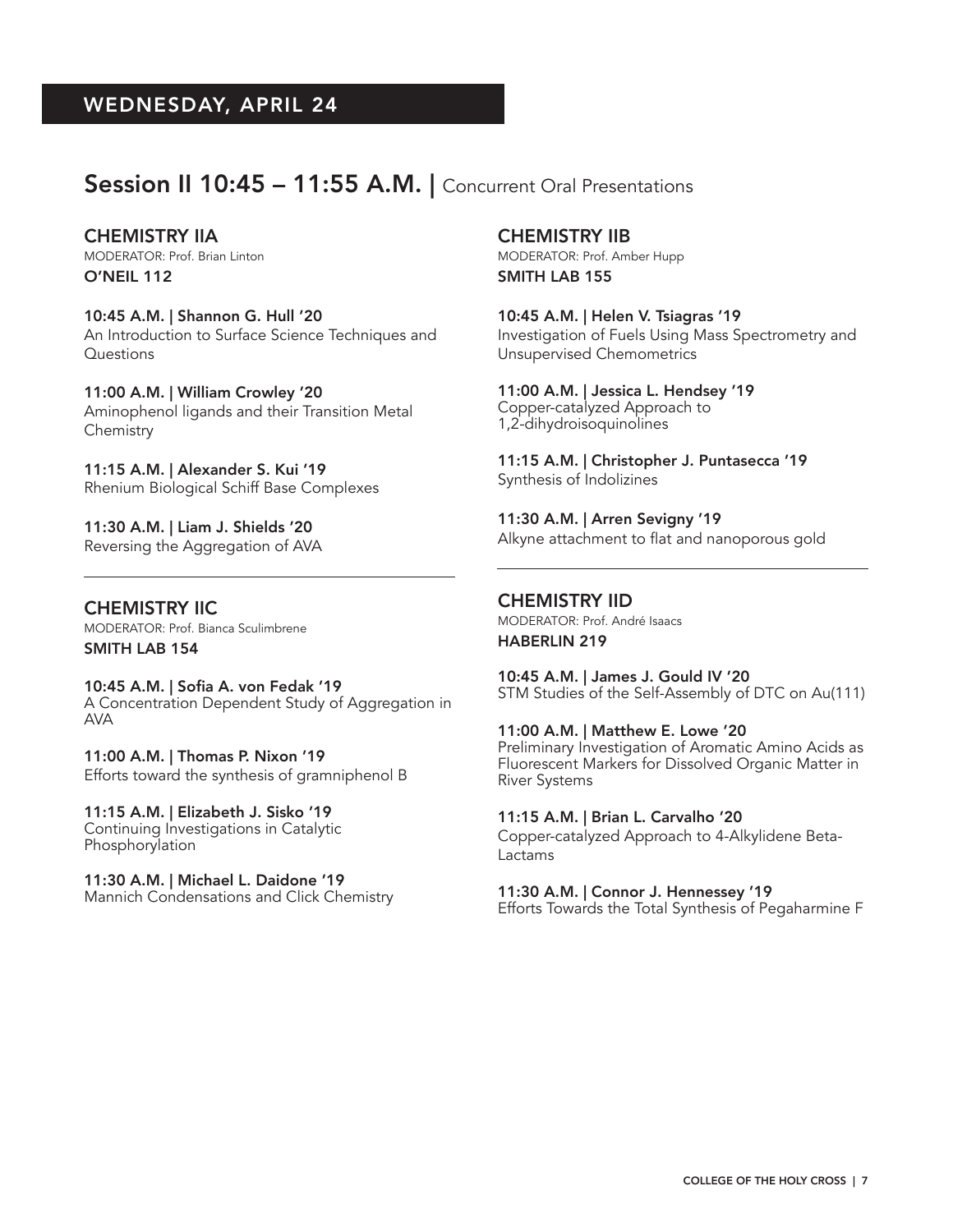## Session II 10:45 - 11:55 A.M. | Concurrent Oral Presentations

#### COLLEGE HONORS II HOGAN SUITE B/C

Groups and Nations MODERATORS: Patrick Kerrigan '20 and Maire White '20

10:45 A.M. | Galen Comerford '19 (Dis)Confirmation? The Prophetic Matrix of the Branch Davidian Movement

11:10 A.M. | Billy Ford '19 Explaining the Roots of Impunity in Kenya

11:35 A.M. | Will Griffin '19 The Feasibility of a European Nuclear Deterrent

#### SOCIOLOGY AND ANTHROPOLOGY HONORS II

MODERATOR: Prof. Selina Gallo-Cruz HOGAN 304/05

10:45 A.M. | Elisaveta Mavrodieva '19 What is of Value to Women in Volgograd?

11:10 A.M. | Emily E. Sullivan '19 Re-Staging the Life Course: A Textual Analysis of Dysfunctional Family Memoirs

AFRICANA STUDIES II MODERATOR: Prof. Nadine Knight HOGAN 519

10:45 A.M. | Nicolas Jones '19 Inequality in American Housing

11:10 A.M. | Karie Magloire '20 How the Other Side Lives: Hatian/Dominican Relations

11:35 A.M. | Isabelle Lambrecht '19 The Role of Legal Systems in Sexual Violence

#### ECONOMICS AND ACCOUNTING HONORS II

MODERATOR: Prof. Justin Svec HOGAN 406/407

10:45 A.M. | Isabelle Kozik '19 Nurse Practitioners on the Rise

### LATIN AMERICAN, LATINX, AND

CARIBBEAN STUDIES II MODERATOR: Prof. Juan Ramos HOGAN 402/03

10:45 A.M. | Maria Claudia Schubert-Fontes '19 The Role of Memory in Solidifying the Trujillo Regime as a Hegemonic Power

11:10 A.M. | Madeline Carroll '19 Multilingualism: Understanding Language and Educational Resources in Worcester

11:35 A.M. | Sandy De Jesus-Cortes '19

Poverty in Argentina

TEACHER EDUCATION PROGRAM II MODERATOR: Mary Beth Cashman, Director HOGAN 320

10:45 A.M. | Ally Kudenchak '19 STEM Starts in Middle School Minds

11:10 A.M. | Kat Middlebrook '19 The Students of L 1

11:35 A.M. | Jailene Munoz '19 Paso por Paso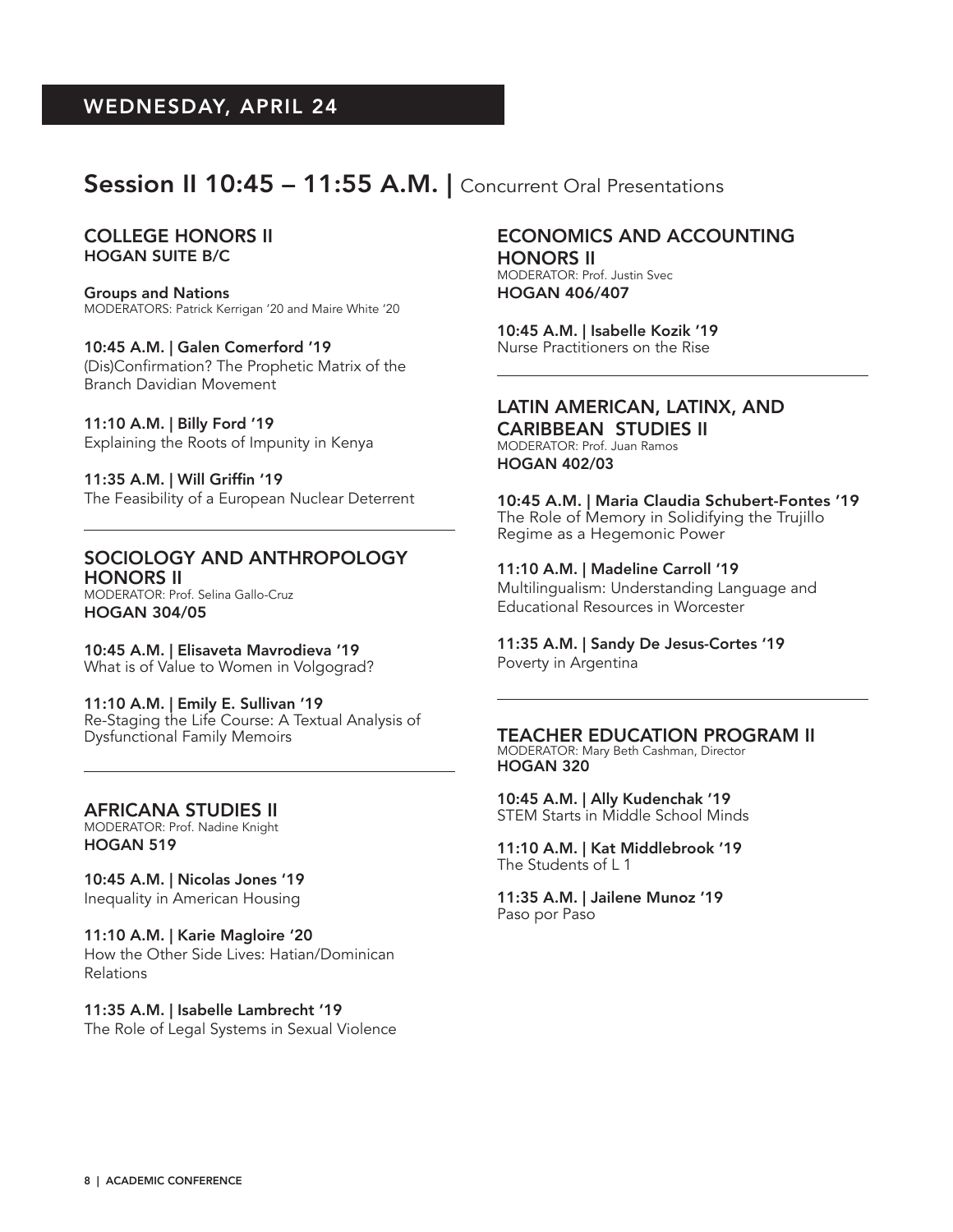## Session II 10:45 - 11:55 A.M. | Concurrent Oral Presentations

#### HISTORY HONORS II

MODERATOR: Prof. Cynthia Hooper HOGAN SUITE A

#### 10:45 A.M. | Nora M. Grimes '19

Theatre as Resistance: The Women Playwrights of the Provincetown Players

#### 11:10 A.M | Mengyu Chen '19

Nostalgia for Wartime Chinese Education: The National Southwest Associated University and its **Afterlives** 

#### 11:35 A.M. | History Journal Editorial Staff

*Of History and Life:* The Making of an Undergraduate History Journal

#### SPANISH I

MODERATOR: Prof. Cynthia Stone HOGAN 408/409

10:45 A.M | Teresa Murphy '19 Venezuela: Music in Times of Crisis

11:10 | Ángel Sanders Carrillo Crúz '19 El expediente de José Tormo en momentos de guerra

## Performance



### MONTSERRAT | Global Society Cluster

MODERATOR: Prof. Virginia Raguin THE HOVAL 11:00 A.M. – 12:00 P.M.; On display until 4:25 P.M.

#### TRASH THE DRAGON!

Join us marching from Brooks-Mulledy to the Hoval between 11 and 12 for an "anti-celebration" of plastic waste with a parade of costumes, dragons, and marching band. The Global Society Cluster of Montserrat will be accompanied by I Nyoman Catra's Balinese band, Bleganjur. Students from the Nativity School's 7<sup>th</sup>-grade Science class will be part of the march. At the Hovel we will pile our wearable trash into recycling bins. A team of gymnasts spelling Reduce, Reuse, Recycle will engage us with an energetic floor routine. We will "occupy" the Hoval for the duration of Wednesday's Academic Conference providing a backdrop for posters and conversation. Our goal is to raise awareness of our contribution to environmental degradation and to encourage conservation efforts at Holy Cross. Faculty participating: Shirish Korde (Music), Virginia Raguin and James Welu (Visual Arts), Ellen Lokos (Spanish), Scott Malia (Theatre), Morris Collins (English), Ji Hao (Modern Languages) and Stephanie Yuhl (History). In cooperation with Claire Fox '21 (SGA, Director of Environmental Concerns) and Brian Griffin (Director of Environmental Services).

## Artist Talks SENIOR STUDIO MAJORS

CANTOR ART GALLERY

#### 12 P.M.

Katherine Badenhausen '19 Sarah Behrens '19 Margaret Goddard '19

Abigail Kostecki '19 Anna Lenney '19 Elisaveta Mavrodieva '19

Mae-Chu O'Connell '19 Sara Vo '19 Alexandra Yoeckel '19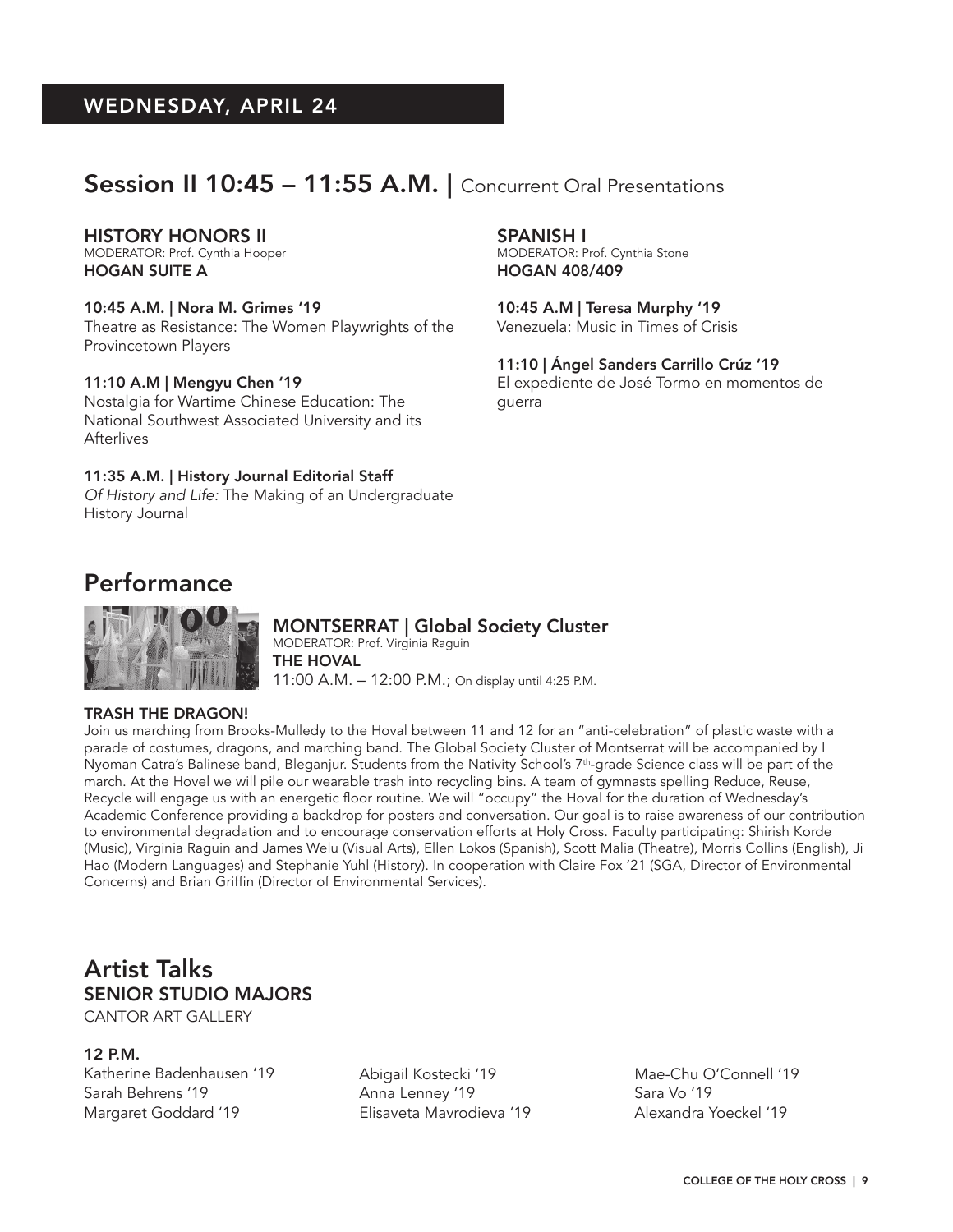### Artist Talks

12:00 P.M. - 12:15 P.M. SMITH 4TH FLOOR ATRIUM The Arc of Justice on the Hill Morgan Sanders '20, Manny Trejo '19 and Demetrius Wilson '18

Two artists and the student who inspired the idea discuss their triptych mural exploring representations of justice at Holy Cross in the past and present as well as the vision for the future.

## Session III 12:00 P.M. - 1:10 P.M. | Concurrent Oral Presentations

CHEMISTRY IIIA MODERATOR: Prof. Brian Linton O'NEIL 112

12:00 P.M. | Michael A. Chaoui '19 Copper-catalyzed Approach to 4-Alkylidene Beta-Lactams

### 12:15 P.M. | Joshua M. Nicholson '19 Copper-catalyzed Approach to

1,2-dihydroisoquinolines

12:30 P.M. | Matthew J. Silas '19 The role that silyl protecting groups plays in the functionalization of terminal alkynes on flat and nonporous fold

#### 12:45 P.M. | Alex Poluha '19

Beta Sheet Propensity Studied through Cystine Peptides

## CHEMISTRY IIIC

MODERATOR: Prof. Bianca Sculimbrene SMITH LAB 154

12:00 P.M. | Dante A. Che '20 Probing Bacterial Cell Surface Interactions with Site-Specific Photocrosslinking

12:15 P.M. | Sara Touchan '19 Rhenium Facilitated Ligand Conversions

#### 12:30 P.M. | Alicia M. Riddell '19

Analysis of Biodiesel-Diesel blends using GC-MS and Principal Component Analysis

12:45 P.M. | Griffin R. U. Gildersleeve '20 Efforts Towards the Total Synthesis of Pegaharmine F

#### CHEMISTRY IIIB

MODERATOR: Prof. Amber Hupp SMITH LAB 155

12:00 P.M. | Christien Patrick M. Exconde '19 Fitness Cost of two Inteins in *Halobacterium salinarum*

12:15 P.M. | Michael J. Calcaterra Jr. '20 A Concentration Dependent Study of Alpha Synuclein Peptides

12:30 P.M. | Thomas B. Bunnell '20 Synthetic studies on centrolobine

12:45 P.M. | Andrea R. Bucknam '20 Enantioselective Phosphorylation of Diols

#### CHEMISTRY IIID

MODERATOR: Prof. André Isaacs HABERLIN 219

12:00 P.M. | Thomas J. Dzwonczyk '20 The Effects of Oxygen on the Attachment of Silane Protected Benzoic Acids to Nanoporous Gold

12:15 P.M. | Matteo N. Mannara '19 Selective amino acid synthesis

12:30 P.M. | Abigeal K. Lynch '19 Differential protein splicing of salt-dependent inteins from *Haloquadratum walsbyi*

12:45 A.M. | Matthew W. Fernandez '20 The Effect of a Small Peptide on VTAV Aggregation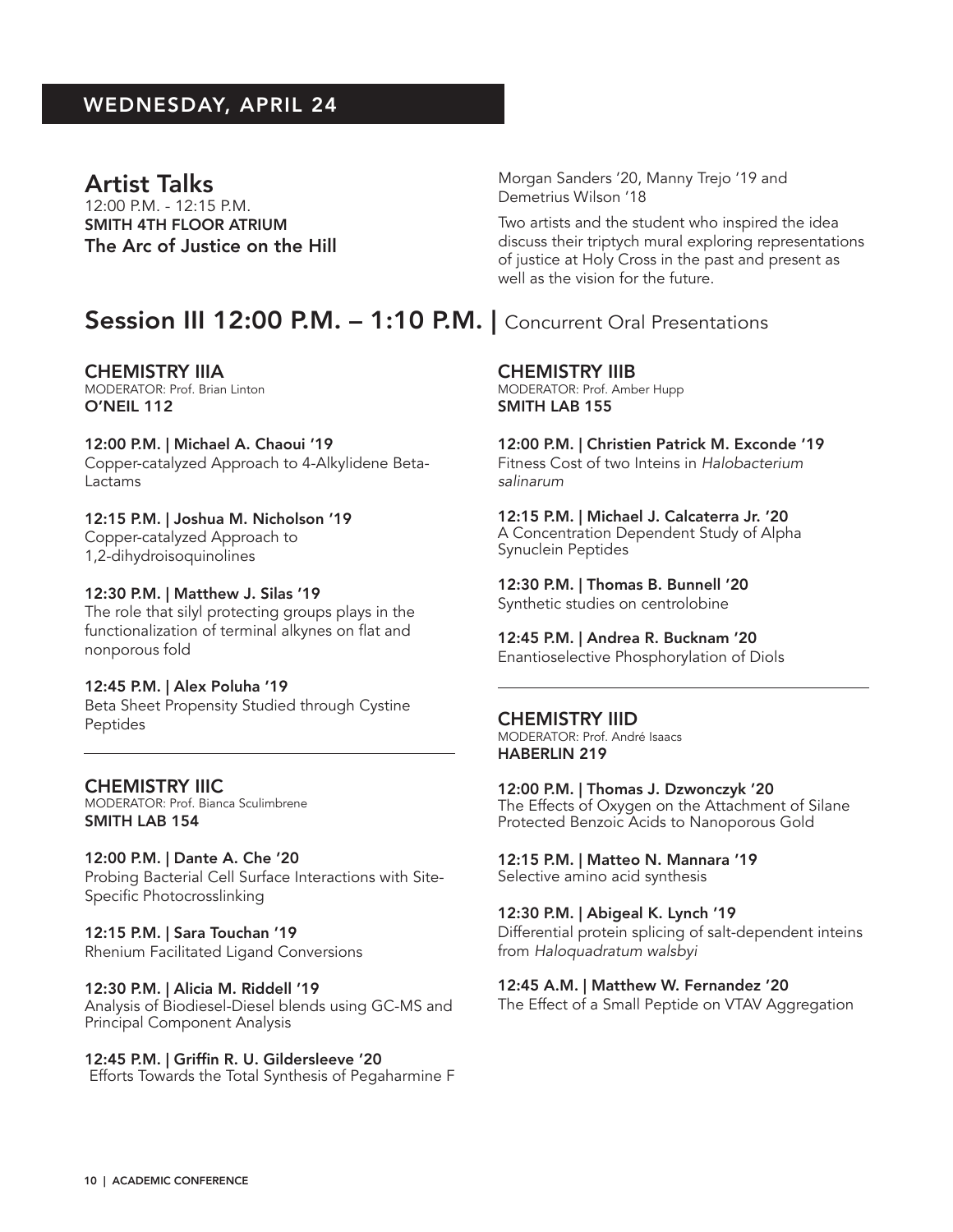## Session III 12:00 P.M. - 1:10 P.M. | Concurrent Oral Presentations

#### TEACHER EDUCATION PROGRAM III

MODERATOR: Mary Beth Cashman, Director HOGAN 320

12:00 P.M. | Suzanne Noone '19 Student Teacher: An Oxymoron

12:25 P.M. | Hannah Trueman '19 An Everyday Hero

#### COLLEGE HONORS III HOGAN Suite B/C

Competing Claims MODERATORS: Matthew Bateman '20 and Justin Makuc '20

12:00 P.M. | Caroline Kam '19 Masterpiece Cakeshop: The Challenges of Adjudicating Competing Rights Claims

12:25 P.M. | Renu Mukherjee '19 Theories of Free Speech Jurisprudence

#### 12:50 P.M. | James Creahan '19 FOMC Inflation Communication: Can the Fed Speak Better Inflation Performance into Existence?

#### GENDER, SEXUALITY, AND WOMEN'S STUDIES I

MODERATOR: Prof. Ara Francis HOGAN 401

#### 12:00 P.M. | Carson Harold '19

The Diary Project: An In-depth Look at the Diary Form within the Female Narrative

#### 12:25 P.M. | Minh Dung Nguyen '19

Masculinity in Utopian and Distopian Novels

#### 12:50 P.M. | Mithra Salmassi '19

Live From New York, It's a Tale of Two Attorneys General: Comedic Crossdressing on *Saturday Night Live*

#### ECONOMICS AND ACCOUNTING HONORS III

MODERATOR: Prof. Justin Svec HOGAN 406/407

12:00 P.M. | Sijia (Lily) Liu '19 The impact of the timing of data breach disclosures on companies' stock prices

12:25 P.M. | Michael Lyons '19 Referee Bias in March Madness

12:50 P.M. | Christina Nee '19

Sexism in the Stock Market: Analysis of Investors' Preferences Regarding CEO Gender Based on Earnings Reports

#### AFRICANA STUDIES III

MODERATOR: Prof. Nadine Knight HOGAN 519

12:00 P.M. | Samantha Jouthe '19 Recidivism, Reduction & Future Implementation

12:25 P.M. Reception

#### LATIN AMERICAN, LATINX, AND CARIBBEAN STUDIES HOGAN 402/403

12:00 P.M. Reception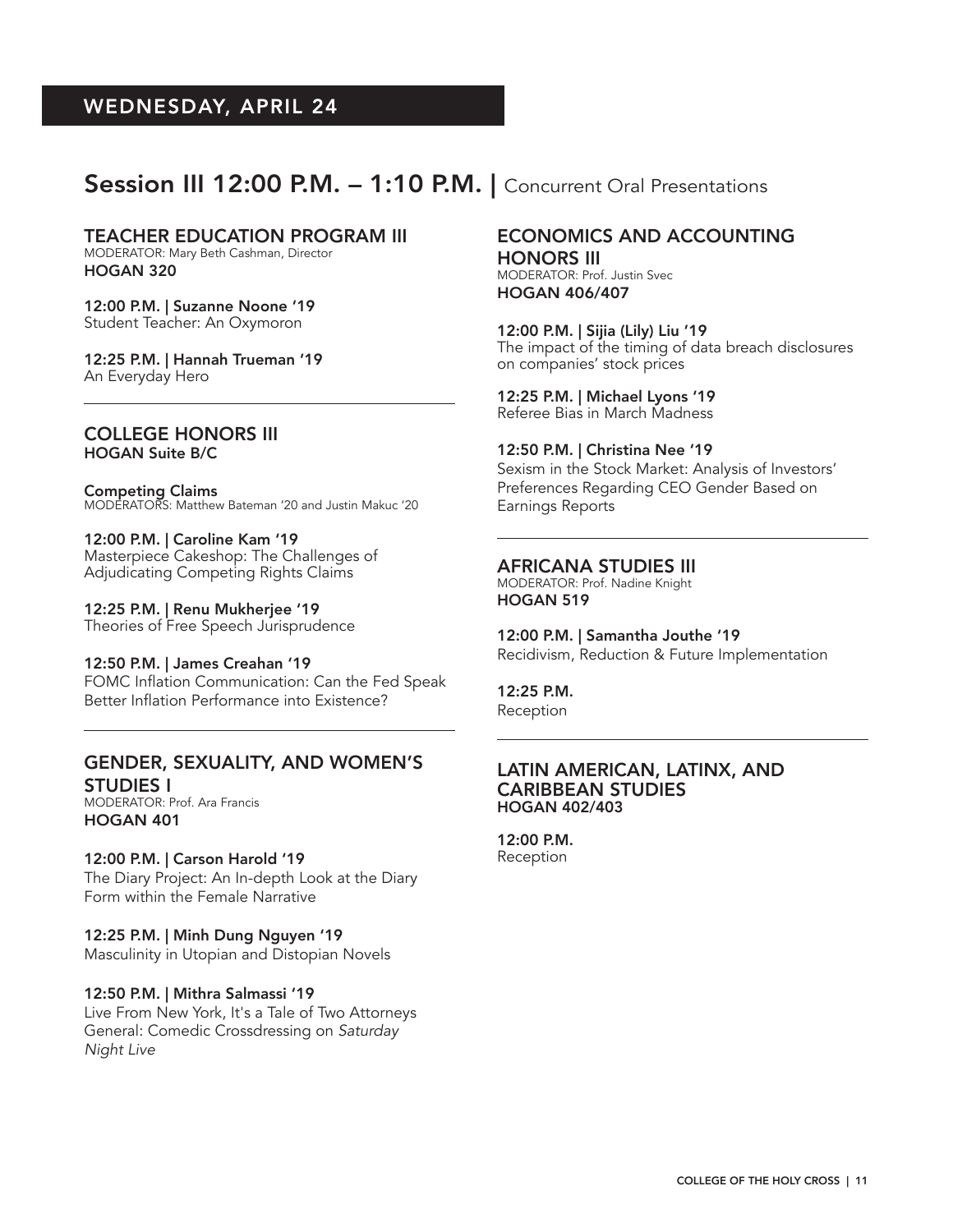#### ETHNOGRAPHIC FIELD METHODS Moderator: Prof. Ann Marie Leshkowich

HOGAN 304/305 12:00 P.M. – 3:15 P.M.

Carley Boothe '20 Think Tank: How the Human-Fish Relationship Works and Why it Does not

Licelot Caraballo '21 *Antihaitianismo*: Citizenship and Political Violence in an Ambiguous Border

Kara Cuzzone '19 "She's Just So Relatable": Why Young Women Watch Lifestyle Vloggers

Megan Hawke '20 Buzzwords: How Social Media Terminology Changes Perceptions Online and On Campus about Food

Delaney Kennedy '20 Navigating Attractiveness: Female Presentation of Self in the Social World

Olivia Koulopoulos '20 Narration or Storytelling: Identifying the Truth of Self-Representation on Social Media

Ketsia Leroy '20 Dementia: A Familial Experience Trishala Manandhar '21 Bra: What Are You

Jaylene Mata '20 For the Sake of our Health: How Citizenship, Language, and Culture Shape Our Approach to the Use of Folk Medicine and Biomedicine

Victoria Noel '20 "Good" Hair: A Black Girl's Journey to Self-Acceptance

#### Graham Offermann '19 The Convoluted and Vicious Cycle of Socially Supported Drinking and Drug Use: The Lengths and Effects of Acception

Maria Claudia Schubert-Fontes '19 Online Re-imaginings: The Rise of a Venezuelan Virtual Diasporic Community

#### Jacqueline Vittum '19

"Ephpheta!": Religiosity in Deaf Catholic **Communities** 

## Session IV 1:15 - 2:25 P.M. | Concurrent Oral Presentations

COLLEGE HONORS IV HOGAN SUITE B/C

Codes and Compositions MODERATORS: Samantha McCann '20 and Matthew Pinder '20

1:15 P.M. | Rui Qiang '19 Bayesian Change Point Analysis

1:40 P.M. | Zach Sowerby '19 Encoding Ancient Greek Music

2:05 P.M. | Abigail Szkutak '19 Re-Thinking the Habituation Model of Exposure for Obsessive Compulsive Disorder

POLITICAL SCIENCE HONORS I MODERATOR: Prof. Maria Rodrigues HOGAN SUITE A

1:15 P.M. | Michael Morigi '19 Eurasianism: Russia's New Ideology or a Pragmatic Policy Tool for the Kremlin?

1:40 P.M. | Jessica Russo '19 Understanding NGOs: what they do, what they should do, what should they not do

2:05 P.M. | Renu Mukherjee '19 Theories of Free Speech Jurisprudence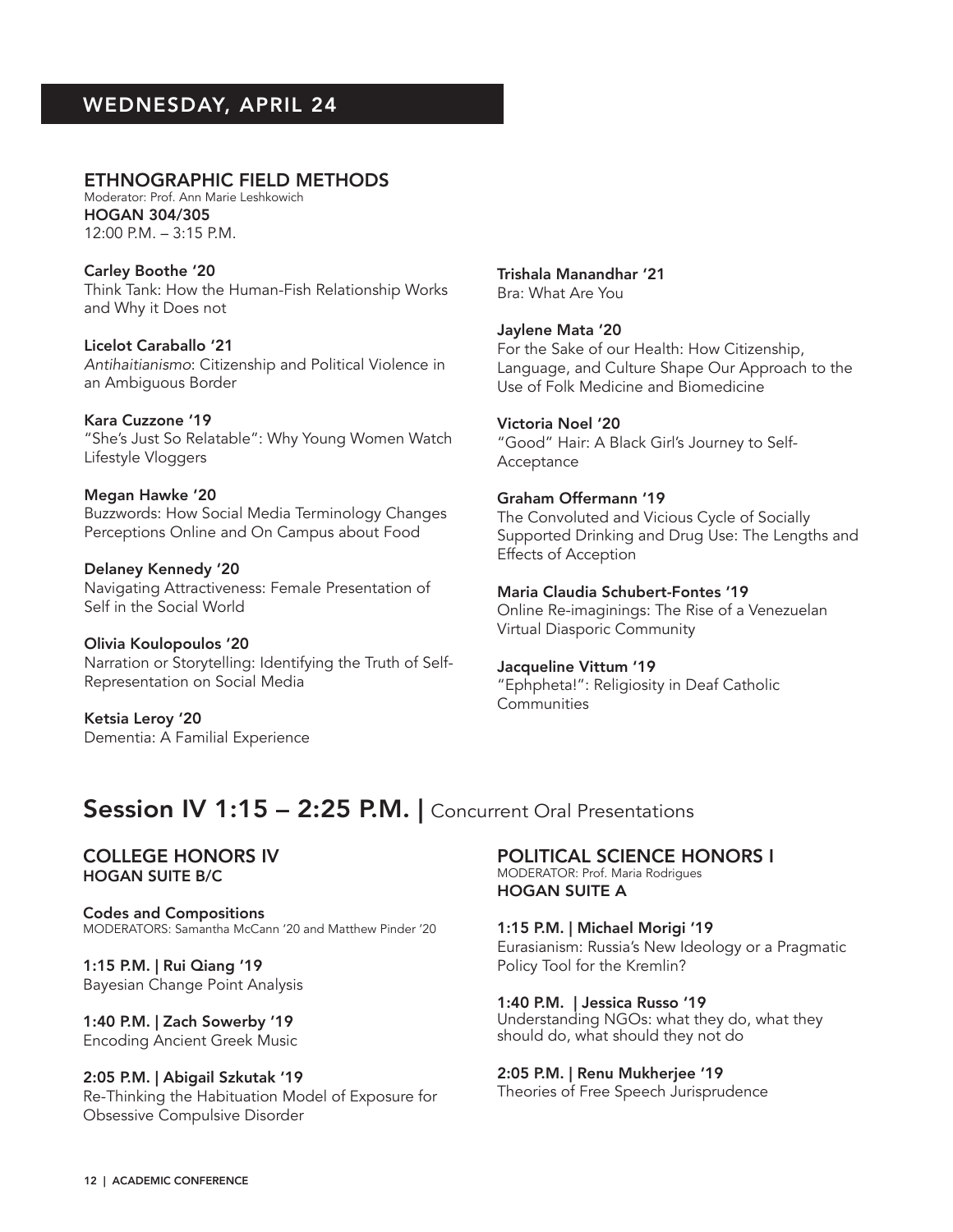## Session IV 1:15 - 2:25 P.M. | Concurrent Oral Presentations

#### ECONOMICS & ACCOUNTING HONORS IV

MODERATOR: Prof. Justin Svec HOGAN 406/407

1:15 P.M. | Sarah Vrountas '19 Inter-municipal Competition on Cape Cod

VISUAL ARTS MODERATOR: Prof. Leslie Schomp HABERLIN 219

#### 1:15 P.M. | Michela Caffrey '19

Communicating Climate Science: How the Art Community Can Educate and Galvanize the Public to Climate Action

### GENDER, SEXUALITY, AND WOMEN'S STUDIES II

MODERATOR: Prof. Ara Francis HOGAN 401

#### 1:15 P.M. | Olivia Terranova '19

Put Up and Shut Up: Condemning the United States Military's Sexual Harassment and Assault Epidemic

#### 1:40 P.M. | Yankelly Villa '19

Domestic/Sexual Violence

#### 2:05 P.M. | Sarah Carnwath '19

LGBT Climate Issues at Holy Cross

#### BIOCHEMISTRY I

MODERATOR: Prof. Robert Bellin SMITH LAB 154

1:15 P.M. | Michael Chaoui '19 Copper-catalyzed Approach to 4-Alkylidene Beta-Lactams

1:35 P.M. | C. Patrick Exconde '19 Fitness Cost of two Inteins in *Halobacterium salinarum*

1:55 P.M. | Alexander Kui '19 Rhenium Biological Schiff Base Complexes

#### 2:15 P.M. | Abigeal Lynch '19

Differential Protein Splicing of Salt-dependent Inteins from *Haloquadratum walsbyi*

#### COMMUNITY-BASED TEACHING, LEARNING, & SCHOLARSHIP I

MODERATOR: Isabelle Jenkins, Associate Director O'NEILL 112

1:50 P.M. | Brian Senier '19 Speaking Your Heart (CBL Project in *Jesuit Spirituality)*

#### 2:10 P.M. | Natasha Pontoriero '19

Prayer & Imagination (CBL Project in *Jesuit Spirituality)*

#### MANUSCRIPTS, INSCRIPTIONS AND DOCUMENTS CLUB I MODERATOR: Prof. Neel Smith

HOGAN 408/409

1:15 P.M. | Jack Champagne '19, Jeffrey Dickinson '19, Steven Paganelli '19 and Michael Raheb '20 How Pliny deals with Numbers

1:40 P.M. | Mark Edwards '21, Augusta Holyfield '22, Hannah Nguyen '19, Isabella Smith '22 and Julia Spiegel '19 with Benjamin Desjarlais and Marika Fox (Clark University)

Analyzing text and musical notation in manuscripts with chant

2:05 P.M. | James Garry '20, Genevieve Galameau '21, Luke Giuntoli '21, Maia Lee-Chin '21, Thomas Posillico '20 and Sophia Sarro '21 Reading commentary in four manuscripts of the Iliad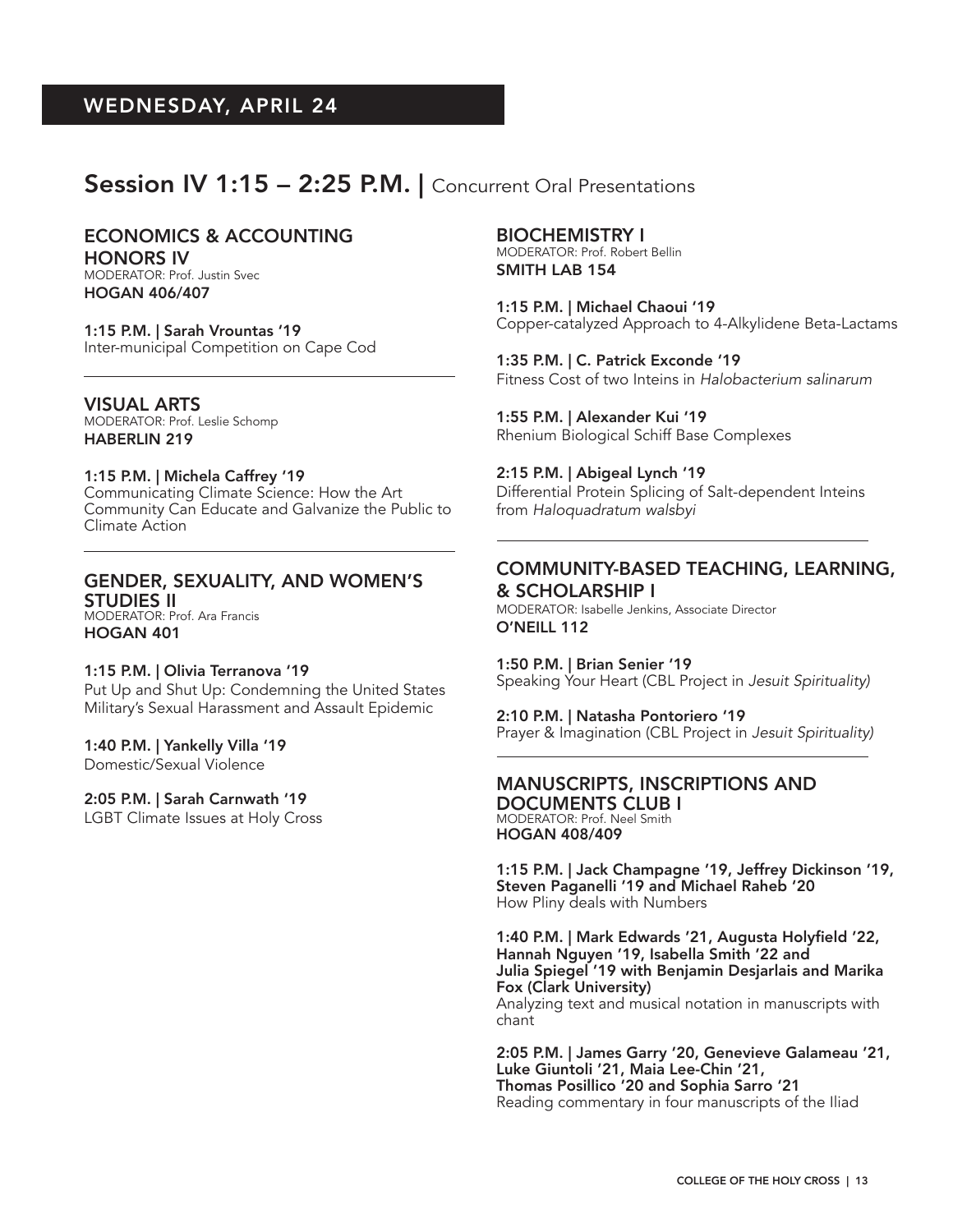## Session V 2:30 - 3:40 P.M. | Concurrent Oral Presentations

ART HISTORY I MODERATOR: Prof. David Karmon HOGAN 402/403 Art History & Architectural Studies: Senior Capstones

2:35 P.M. | Joanna Aramini '19 The Art of Suffering and Death

2:45 P.M. | Katie Badenhausen '19 Engaging with Alvar Aalto

2:55 P.M. | Caroline MacLachlan '19 Judith and the Protestant Reformation

3:05 P.M. | Caleb Plummer '19 Public versus Private at Grand Central Terminal

3:15 P.M. | Lauren Wilson '19 The Psychology of Jackson Pollock

BIOCHEMISTRY II MODERATOR: Prof. Robert Bellin SMITH LAB 154

2:35 P.M. | Joshua Nicholson '19 Copper-catalyzed Approach to 1,2-dihydroisoquinolines

#### 2:55 P.M. | Elizabeth Sisko '19 Continuing Investigations in Catalytic Phosphorylation

#### COLLEGE HONORS V HOGAN SUITE B/C

Bodies and Minds MODERATORS: Kerry Larkin '20 and Allen Zou '20

#### 2:30 P.M. | Emily Rivard '19

Characterization of the Function and Molecular Evolution of a Novel, Testis-Expressed Gene in *Drosophila*

2:55 P.M. | Anne Hentschel '19 Aging in Dog Lung Mesenchymal Stromal Cells

3:20 P.M. | Emma Gurchiek '19 Processing Penalty Kicks: An Exploration of Soccer and the Unconscious

## COMMUNITY-BASED TEACHING,

LEARNING, & SCHOLARSHIP II MODERATOR: Michelle Sterk Barrett, Director O'NEILL 112

2:30 P.M. | Courtney Esteves '19, Katie Floyd '19, Caroline O'Connor '19 and Isabel Tehan '19 Accessibility on Campus: Promoting Increased Availability and Awareness of Disability Resources (CBL

#### 2:50 P.M. | Samantha Fields '19

Project in *Seeking Justice*

Fostering Effective Mentoring Relationships with Burmese Refugees in Worcester (Scholarship in Action Project on *Refugee Resettlement in Worcester*)

#### 3:10 P.M. | Ben Marchand '19

Gentrification in Downtown Worcester (CBL Project in *The Modern Home*)

#### 3:30 P.M. | Liam Lewis '21, Vidya Madineedi '20, Talia Spirito '21 and Elizabeth Driver '19

Panel Discussion of CBL Projects in: *CREATE Lab, Italian Composition & Conversation and Leadership & Social Change*

#### ENGLISH HONORS I

MODERATOR: Prof. Paige Reynolds HOGAN 320

2:30 P.M. | Welcome and Introduction

2:40 P.M. | Austin Penta '19 The Tragedy, Comedy, and Tragicomedy of Aging through Literature and Film

#### 2:50 P.M. | Patrick Wilks '19

From Blood and Guts to Pixie Dust: A Millennium of Elves and Fairies

#### 3:10 P.M. | Kerri Mannion '19

Victorian "Fake News": How Wilkie Collins and Charles Dickens Achieve Narrative Credibility in the First Person

#### 3:20 P.M. | MJ Diao '19

*Jane Eyre* in Another Tongue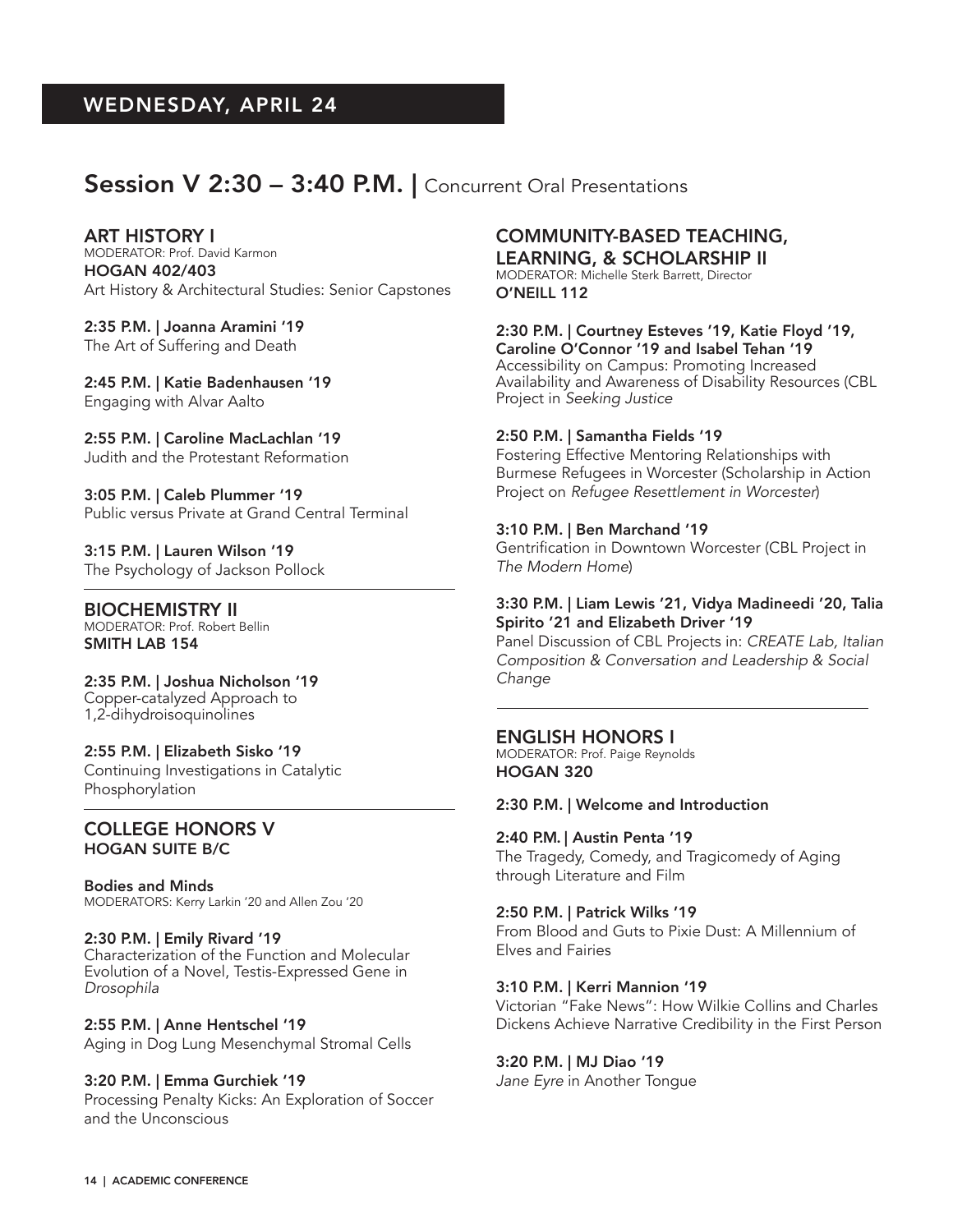## Session V 2:30 – 3:40 P.M. | Concurrent Oral Presentations

#### INTERNATIONAL STUDIES AND PEACE AND CONFLICT STUDIES I

MODERATORS: Prof. Judith Chubb and Prof. Denis Kennedy HOGAN 406/407

#### 2:30 P.M. | Katherine Lenahan '19

The Pervasive Problem of Corruption and Sustainable Development Efforts (International Studies)

#### 2:55 P.M. | Patrick Lanctot '19

The Influence of American and British Nationalism on Modern Immigration Rhetoric (International Studies)

#### 3:20 P.M. | Luke Lapean '19

Whatever You Say, Say Nothing: The Myth and the Reality of Informers Within the IRA During "The Troubles" (Peace and Conflict Studies)

#### STUDY ABROAD I

MODERATORS: Jimena Collingwood, Piper O'Sullivan, and Christopher Van Booven, Assistant Directors HOGAN 519

#### 2:30 P.M. | James Falconer '19

The Relationship between Australian Aboriginal Language and Kinship

#### 2:55 P.M. | Shengyi (Michelle) Hu '19

Global Identity: Being An International Student in the US and the UK

#### 3:20 P.M. | Francis Lubega '20

Navigating Through the so Not Racially Diverse Social Spaces in Australia and Building a Sense of Self

#### PHILOSOPHY HONORS I

MODERATOR: Prof. Lawrence Cahoone HOGAN 401

2:30 P.M. | Lucy Luu '19 Poetic Truth

#### 2:55 P.M. | Gabriel Smith '19

Authenticity, Self and Society: Ontology and Ethics in Heidegger, Levinas and Sartre

#### 3:20 P.M. | Timothy Philbin '19

Virtue Consequentialism: A New Response to the Integrity Problem

#### MANUSCRIPTS, INSCRIPTIONS AND DOCUMENTS CLUB II

MODERATOR: Prof. Neel Smith HOGAN 408/409 Panel Discussion

#### 2:30 P.M. | How to Sustain a Long-Term Project

Zachary Sowerby '19 Anne-Catherine Schaaf '22 Bill Brown '21 Toni Armstrong (Clark University)

#### PHYSICS I

Moderator: Prof. Tom Narita SMITH LAB 155

#### 2:30 P.M. | Wilber Alfaro Castro '20

Improved Imaging for Studying Interference Patterns in Cooled Rb Atoms

#### 2:55 P.M. | Abby Corrigan '19

1D Potential Wells of the Form

#### 3:20 P.M. | Nathan Gould '20

Zenith Angle Dependence of Cosmic-Ray Showers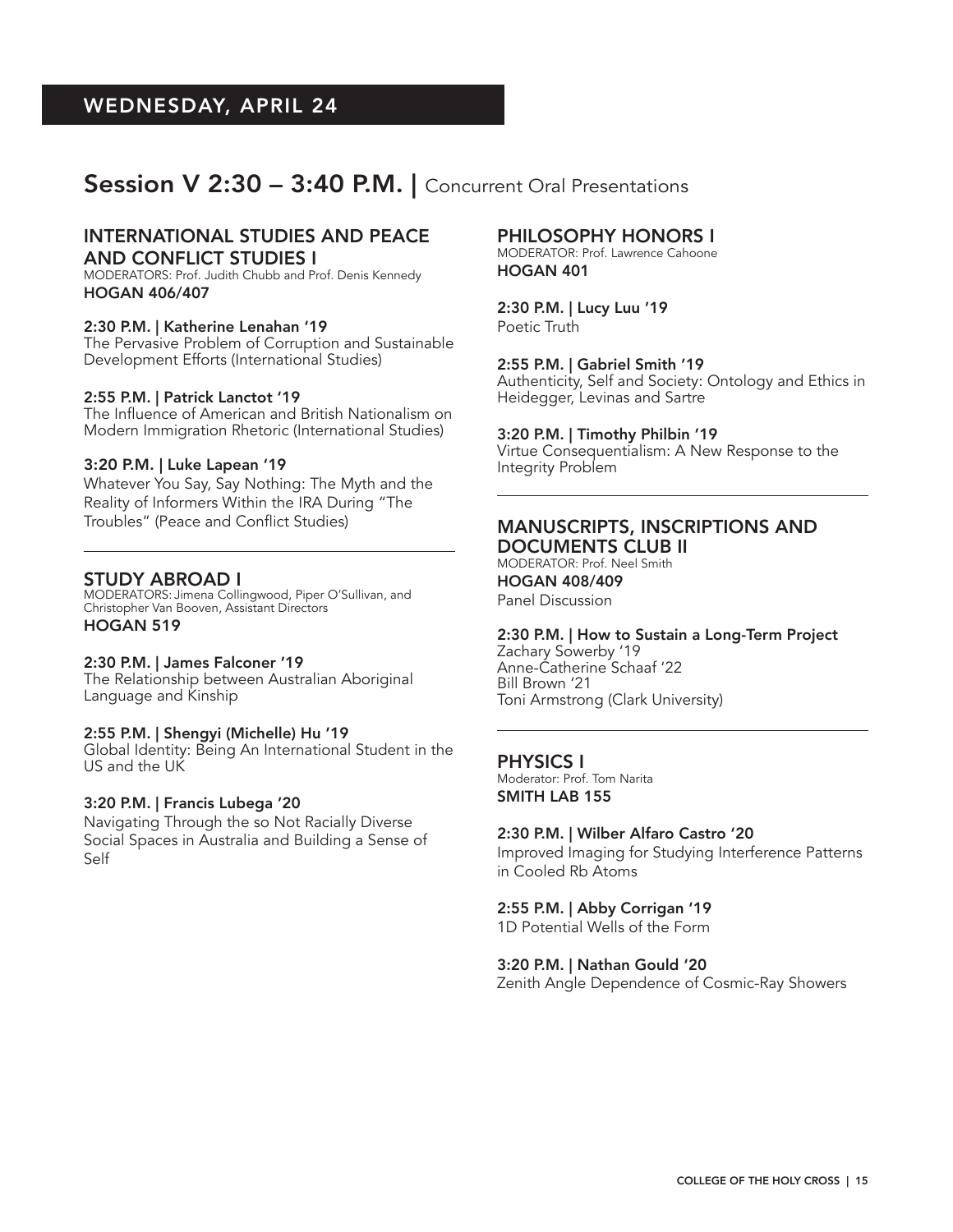#### ASIAN STUDIES

Moderator: Prof. Ann Marie Leshkowich HOGAN 304/305

3:30 P.M. – 5:00 P.M.

#### Jerome Siangco '19

Peace Corps Travel Writing: Reshaping Perceptions Between the United States and China at the turn of the 21st Century

#### Máire White '20

Amman Worship, Religious Commodification, and Healing in Post-war Jaffna, Sri Lanka

#### Samantha Fields '19

Fostering Effective Mentoring Relationships with Burmese Refugees in Worcester MA

#### Elisaveta Mavrodieva '19

Paw Wah's Resistance: The Emplacement, Faith and Hardship of a Karen Refugee Family

## Session VI 3:45 – 5:15 P.M. | Concurrent Oral Presentations

#### BEST OF ART HISTORY I

MODERATOR: Prof. Patricia Johnston and Prof. Virginia Raguin HOGAN 402/403

## 3:45 P.M. | Katherine Badenhausen '19, Karina

Cardenas '19, Elizabeth Case '20, Elizabeth Flynn '19, Ludovico Gallo '20, Rose Kirsch '19, Abigail Kostecki '19, Candela Montenegro Bonilla '20, John Nilles '20, Emma Sosinski '20, Sara Vo '19, and Taylor Wahler '19 Tree Stories: Sustainable Design for the City

#### 4:10 P.M. | Kaitlyn Meehan '20

"We're Too Lost and Done For Whether We're Dead or Alive:" An Analysis of War in Film

#### 4:20 P.M. | Claire Goldsborough '22

This Must Be the Place: The Imperialism of Paul Gauguin's "Where Do We Come From? What Are We? Where Are We Going?"

#### 4:30 P.M. | Julia Spiegel '19

Collections Internship at the Worcester Art Museum

4:35 P.M. | Miles Alexander '20, Sarah Baker '19, Murphy Grady '20, Meghan Hanlon '19, Lisa Hoang '20, Margaret LaFontaine '19, Gianna Maria Le '19, Caroline MacLachlan '19, Grace Neilson '19, and Lauren Wilson '19

Early American Objects at the Worcester Historical Museum

### COLLEGE HONORS VI HOGAN SUITE B/C

Social Changes MODERATORS: Alice Galvinhill '20 and Sibgha Javaid '20

#### 3:45 P.M. | Deirdre Shepard '19

One Nation's Schools, Under God: Examining Prayer and the Bible in American Public Schools

#### 4:10 P.M. | Allyson Noenickx

Mapping Desegregation: An Interactive Visualization of Boston Since Busing

#### 5:00 P.M. | Liam Prendergast '19 *WRATH*: A New Play

[The Pit, O'Kane Hall]

#### INTERNATIONAL STUDIES AND PEACE AND CONFLICT STUDIES II

MODERATORS: Prof. Judith Chubb and Prof. Denis Kennedy HOGAN 406/407

#### 3:45 P.M. | Jessica Russo '19

The Office of Legal Counsel: The President's Puppet or Puppeteer? (Peace and Conflict Studies)

#### 4:10 P.M. | John Dube '19 and Michael Varda '19

The Worcester World Affairs Council and PCON Opportunities (Peace and Conflict Studies)

#### 4:35 P.M.

Reception for Peace and Conflict Studies Concentrators and Majors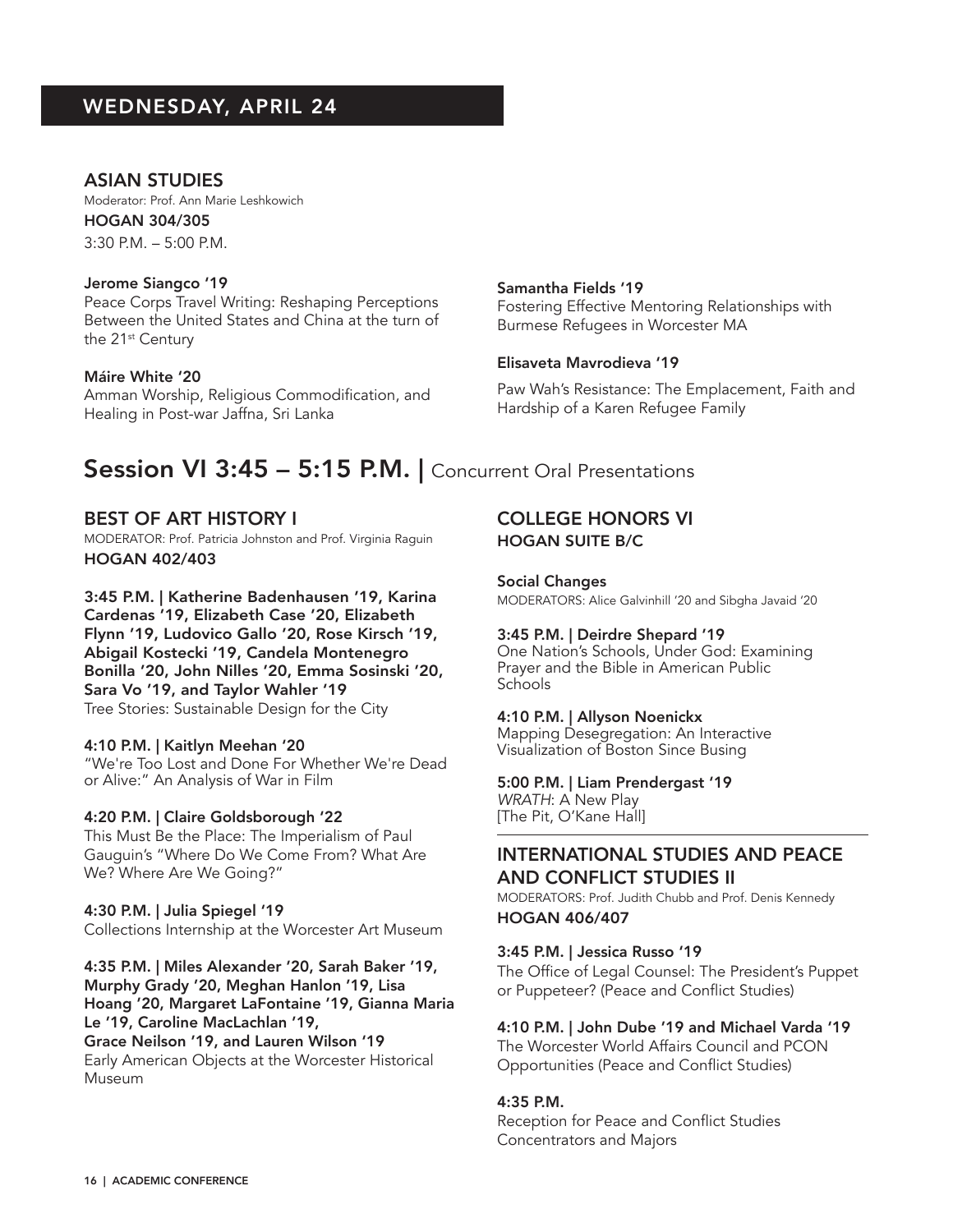## Session VI 3:45 - 4:55 P.M. | Concurrent Oral Presentations

#### STUDY ABROAD II

MODERATORS: Jimena Collingwood, Piper O'Sullivan, and Christopher Van Booven, Assistant Directors

HOGAN 519

#### 3:45 P.M. | Zhiran (Karen) Xu '19

Dublin in the eyes of before, during and after studying abroad: the journey continues…

#### 4:10 P.M. | Anny Thach '20

Artists and Activists Interaction and Participation in Politics in the Northeast of Sri Lanka Around Women and Politics

#### PHYSICS II

MODERATOR: Prof. Tom Narita

#### SMITH LAB 155

#### 3:45 P.M. | Liam Campbell '19

Testing a Thermal Model for Optical Emission from an Air-Burst Nuclear Detonation through X-Ray Attenuation

## Posters with Presentations

Posters on display from 9:30 A.M. – 4:25 P.M.

### MODERN LANGUAGES AND

LITERATURES

HOGAN BALLROOM

#### 10:00 A.M. | Chloe Clougher '19

A New Silk Road: China-Middle East Relations After Belt and Road Initiative (China)

#### 10:00 A.M. | Sarah Baker '19

The Impact of the Two-Child Policy on Different Social Groups in China (China)

#### 10:00 A.M. | Stephen Silvestri '19

Post-Soviet Evolution and Survival of NATO: Relevance in the 21<sup>st</sup> Century (China)

#### 10:00 A.M. | Michelle Sciarrino '19

Volunteering at the Italian Red Cross (Italy)

#### 12:00 P.M. | François Venne '19

The European Union: An Internship at the Lieu d'Europe (France)

#### ENGLISH HONORS II

MODERATOR: Prof. Paige Reynolds HOGAN 320

#### 3:45 P.M. | Introduction

3:50 P.M. | Heather Domenicis '19 *Short Skirts and Other Stories*

## 4:00 P.M. | Audrey Holmes '19

*People Like Us*

#### 4:10 P.M. | Mithra Salmassi '19

Live From New York, It's a Tale of Two Attorneys General: Comedic Crossdressing on *Saturday Night Live*

#### 4:20 P.M. | Emily Kulp '19

Beyond the Margin Comment: Impact of Written and Oral Feedback in Holy Cross English Courses

#### 12:00 P.M. | Gianna DiMaiolo '19

Teaching English in Bologna (Italy)

#### 12:30 P.M. | Juliana Holcomb '19

Semester Away Experience – Gallaudet University (Gallaudet University, Washington DC)

#### 12:30 P.M. | Shengyi Michelle Hu '19\*

German Studies in the US/UK (Germany)

#### 3:30 P.M. | William Griffin '19

Journey to the Center of Franconia: My Experience Living as a Bamberger (Germany)

#### 3:30 P.M. | Joshua Whitcomb '19

Ask me about ... my Bamberg (Germany)

\* Presenting with Study Abroad in Hogan 519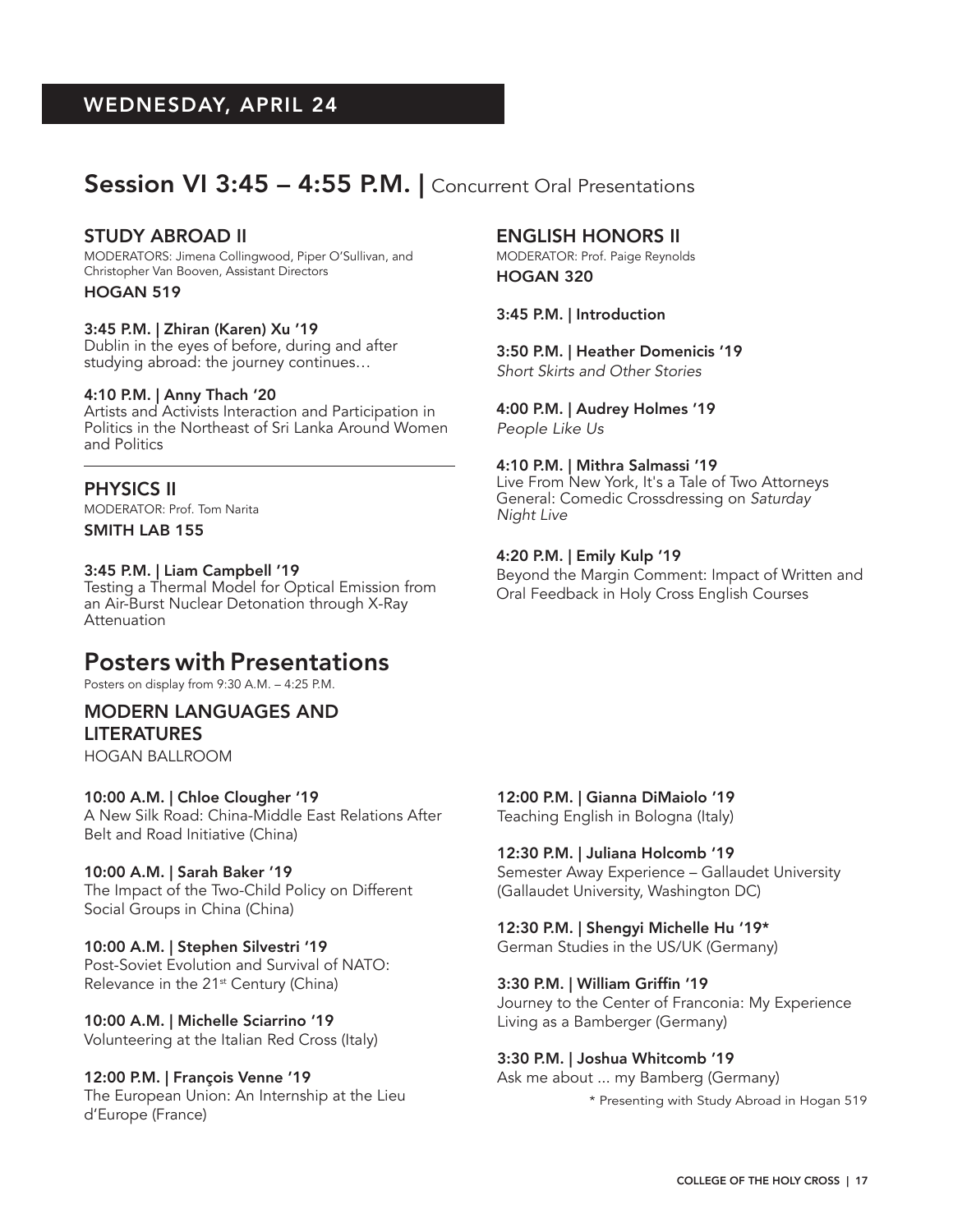## Posters with Presentations

Posters on display from 9:30 A.M. – 4:25 P.M.

**PSYCHOLOGY** MODERATOR: Prof. Richard Schmidt

HOGAN BALLROOM 10:30 A.M. – 12:00 P.M. | Presentations

Meltem Eracar '19, Demitria Tsitsopoulos '20 and Chloe Burkett '21

Children's Unscientific Conceptions Before and After Instruction in Space Science

Natalie Auteri '19 Dissecting Generalized Fear in Pavlovian Conditioning

Madeline DeBono '19 and Gregory Landry '19

Investigation of the Temporal Dimension of Prepulse Inhibition of the Acoustic Startle Response

Matthew Cobler-Lichter '19 Shared Decision-Making in the Neuro-ICU

Taylor Ene '19 Relationship between Personality Dimensions and Obsessive Compulsive Symptoms

Binah Saint-Loth '19 Predictors of Leadership Participation Among College Students

## A Guide to Indio Studies

MODERATOR: Prof. Ernest Hartwell

#### STEIN ATRIUM

1:00 P.M. – 2:00 P.M. | Presentations

José Melo Castillo '20 Darwin Contreras '21 Sandy De Jesús Cortés '19 Christopher Epting '21 Laura Escolero '19

HOGAN 1<sup>st</sup> FLOOR LOBBY

Information Session

DIGITAL TRANSGENDER ARCHIVES MODERATOR: Nikki Tantum, Digital Archives Project Strategist

Team Leaders: Isabel Tehan '19 and Mithra Salmassi '19

Amanda Fernandes '21 Jhony Guiracocha '20 Luke Lapean '19 Morgan Maher '22 Alyssa Martinez '20

Raphaella Mascia '21 Maegan Moriarty '20 Sandra Orellana '21 Meghan Pfau '20 Victoria Pierce '20

Paige St. Lawrence '22 Olivia Streaman '21 Xochitl Tapia-Montano '21

Margaret Mirabella '19 Gain- and Loss-Framing for Health-Promoting Behavior

Anamika Dutta '20 and Olivia Ferrick '20 Social Influences on Body Image Dissatisfaction and Disordered Eating: A Preliminary Review

Gaby Castro '19, Pilar Segura Tobarra '19 and Bradley Alcantar '19 Implicit Learning in Pigeons and Humans

Pilar Segura Tobarra '19, Bradley Alcantar '19 and Gaby Castro '19 Spatial and Visual Implicit Learning in Pigeons

#### Sophia Capellini '19

The Associations Between Problem Behaviors and Consumption of Alcohol Mixed with Energy Drinks Among  $12<sup>th</sup>$  Graders in the United States

#### Christine Church '20, Grace Hurley '20,

Minh Nguyen '19 and Meghan O'Keefe '21 Health-Related and Contextual Predictors of Energy Drink and Alcohol Mixed with Energy Drink Use Among 12th Graders in the United States

9:30 A.M. – 4:25 P.M.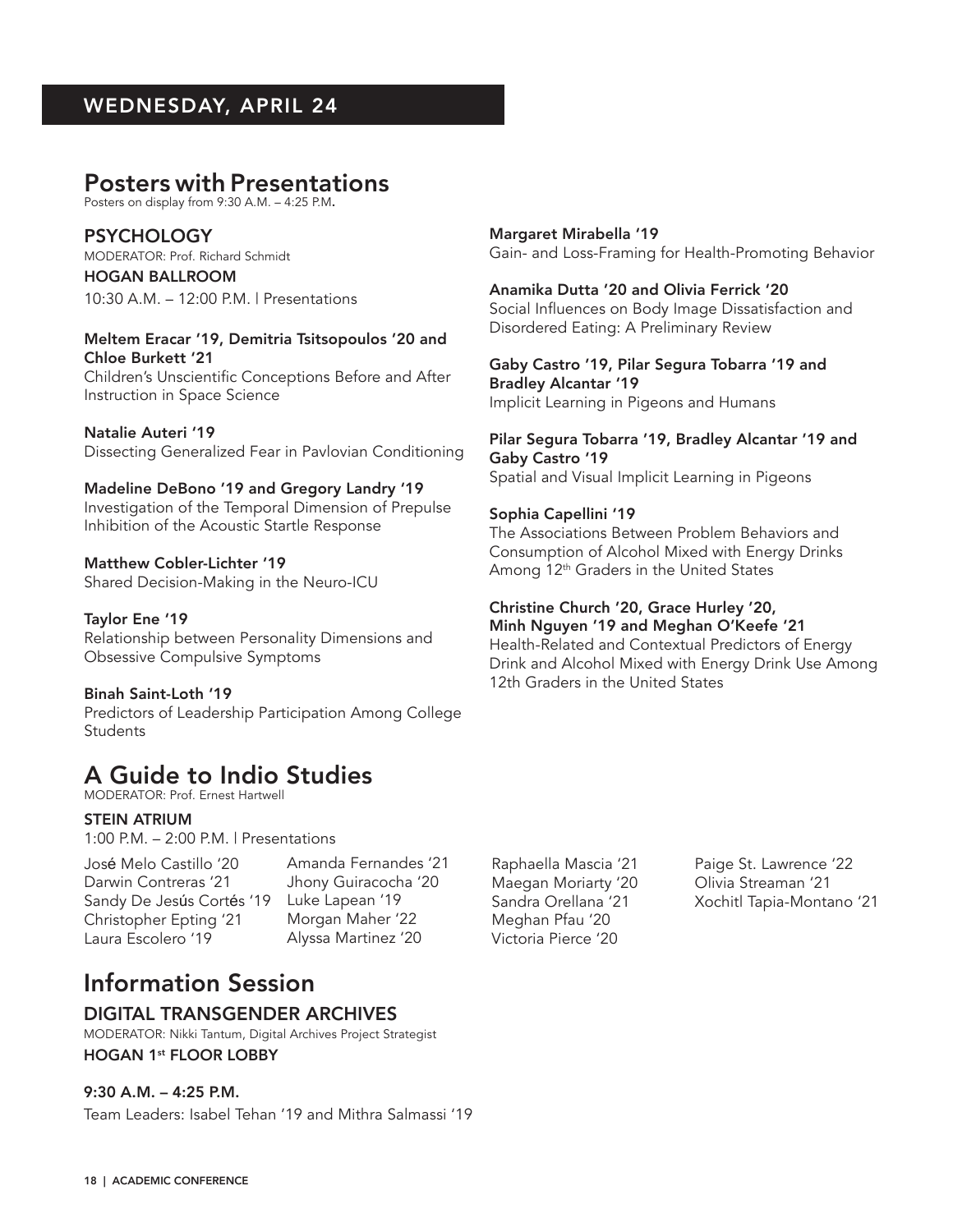## Induction Ceremonies

#### POLITICAL SCIENCE – PI SIGMA ALPHA

MODERATOR: Prof. Maria Rodrigues FACULTY SPONSOR: Prof. Denis Kennedy HOGAN SUITE A

## 2:30 P.M.

### Inductees

Caroline Ahearn '20 Meagan Albertson '20 Riley Benner '20 Ryan Brady '19 Landon Cass '20 Kevin Diaz '20

Carolyn Fenerty '20 Brianna Gage '20 Alexander Grey '19 Grace Halvey '20 William LaFiandra '20 Nicholas Leone '20

#### Presentation of Graduation Cords

Timothy Bouchard '19 Victoria S. Breese '19 Grace Brombach '19 Christopher Connolly '19 John W. Dube '19 Thomas E. Flynn V '19

Matthew Freije '19 Mark N. Hoffman '19 Caroline C. Kam '19 Sinead A. McKenna '19 Joseph A. Mongiardo '19 Renu Mukherjee '19

Danielle McAdam '20 Justin Makuc '20 Jacob Marcus '20 Sarah Mondo '20 Meaghan Moran '20 James Neville '20

Erin O'Meara '19 Matthew Rueter '19 Jessica A. Russo '19 Samuel Ryder '19 Brian P. Senier '19 Michael C. Tafaro '19 Emma O'Connor '20 Anastasia Papanastou '20 Maria Pishkin '20 William Poplawski '20 James Ronan '20 Caroline Rossi '19

Nicholas R. Triant '19 Michael Varda '19 William B. Vogt '19 Emily B. Zeno '19

#### ENGLISH - SIGMA TAU DELTA

MODERATOR: Prof. Lee Oser HOGAN 320

#### 5 P.M.

Caroline Ahearn '20 Sarah Anderson '20 Elena Arciprete '20 Kevin Brewer '20 Henry Byrne '21 Giovanna Carlino '20 Elizabeth Casavant '21 Paige Cohen '21 Elizabeth Daskalakis '21 Aine Doyle '20 Madeline Fitzgerald '20 Claire Fitzpatrick '21

Lauren Inman '20 Amber John '21 John Lenane '20 Katherine Lovell '20 Samantha McCann '20 Christine McLaughlin '21 Michael Raheb '20 John Rosenwinkel '21 Talia Spirito '21 Patience Thompson '20 Emma Waligory '20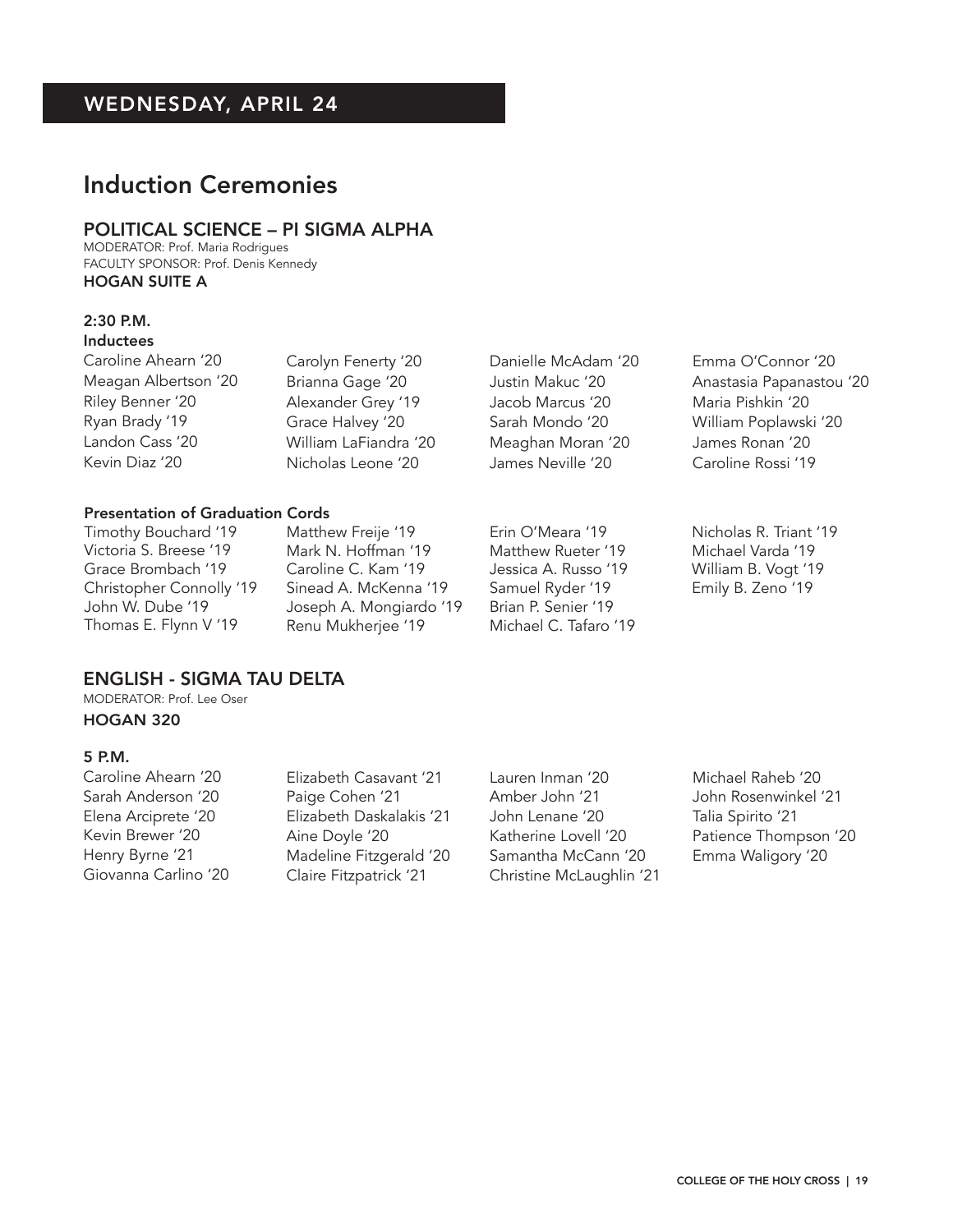#### THEATRE HONORS THESIS PERFORMANCE

MODERATOR: Prof. Ed Isser The Pit (O'Kane 37)

5:00 P.M. | Liam Prendergast '19

*WRATH*: A New Play

*WRATH* is a new play translated and adapted from the Homeric epic the *Iliad. WRATH* tells the story of the greatest heroes of the Trojan war and their loved ones: the Greek Achilles and Patroclus, and the Trojan Hector and Andromache. What does it mean to be good in the face of war? How can we balance our obligations to ourselves and others? Please stay after the performance for a talkback- an opportunity to ask questions of the production team and cast.

#### HOLY CROSS ORCHESTRA

FACULTY COORDINATOR: Prof. Adam Golka ST. JOSEPH CHAPEL

7:30 P.M.

*VIOLIN 1* Elizabeth Mazzocco '21 concertmaster Graydon Hewitt '21 Victoria Iassogna '22 Sarah Vrountas '19 Ana Guggenheim '21 Joe Nyhan '22

*VIOLIN 2* Chase Ackerson '22, principal Jessica Orefice '22 Kate McNicholas '22 Carolyn Eckrich '21 Denis Gomez '22

*VIOLA* Alex Kui '19, principal Matthew Pinder '20 Prof. John Little Brianna Maynard '19

*CELLO* Brett Cotter '19, principal Lauren Simeon '19 Anna Moffitt '21

*FLUTE* Katherine Elacqua '19, first

*OBOE* Emily Sullivan '19, first

*CLARINET* Elizabeth Griffin '21, first Emily Vogelsperger '19, second

*BASS CLARINET* Daniel Yuhai Ni '21

*FRENCH HORN* David Schneider '22, first Lily Russo '22, second

*TRUMPET* Kerry Larkin '20, first Kyle Lefler '21, assistant first/ second John "Jack" Slania '21, assistant first/second

*TROMBONE* David Bodack '19 Dennis Liu '22

*TUBA* William Brown '21

*TIMPANI* Matthew Bouvier '21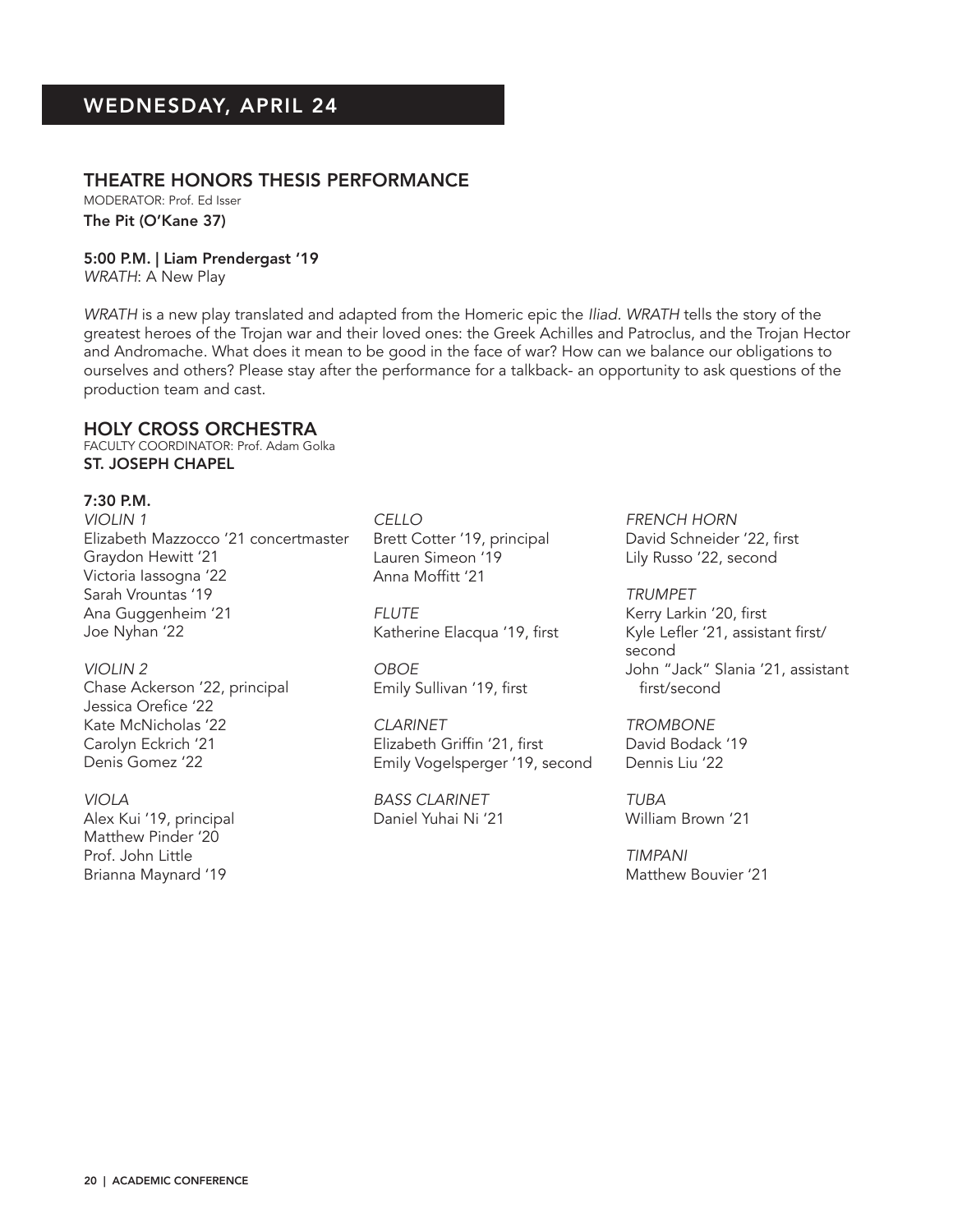## 9:00 A.M. - 5:30 P.M. | Oral Presentations

#### COLLEGE HONORS HOGAN 401

Staging Lives MODERATORS: Katie Lovell '20 and Liam O'Toole '20

#### 9:00 A.M. | Nora Grimes '19

Theatre as Resistance: The Women Playwrights of the Provincetown Players

#### 9:25 A.M. | Austin Penta '19

The Tragedy, Comedy, and Tragicomedy of Aging Through Literature and Film

### 9:50 A.M. | Mithra Salmassi '19

Live From New York, It's a Tale of Two Attorneys General : Comedic Crossdressing on *Saturday Night Live*

Properties and Reactions MODERATORS: Thomas Bunnell '20 and Julia Hall '20

#### 10:15 A.M. | Kimberly Kelly '19 The Synthesis of Re(CO) 3 – Templated Phthalocyanine Derivatives

#### 10:40 A.M. | John Kim '19 Optimizing the Selective Phosphorylation of Diols

#### 11:05 A.M. | Amanda C. Wibben '19

Under Pressure: Comparative Nuclease and Splicing Activity of Inteins from Extreme Thermophiles

#### 11:30 A.M. | Claire MacMillan '19

Weathering Effects on Biodiesel FAME Components

Changing Societies MODERATORS: Anamika Dutta '20 and Christopher Woodilla '20

11:55 A.M. | Patrick Koval '19 Homecoming in the Age of Loneliness: A Theory of Isolation, Neoliberalism, and Suicide

#### 12:20 P.M. | Elisaveta Mavrodieva '19

What is the Value to Women in Volgograd?

Telling Other Stories MODERATORS: Emily Arancio '20 and Noah Mailloux '20

12:45 P.M. | MJ Diao '19 *Jane Eyre* in Another Tongue

#### 1:10 P.M. | Kerri Mannion '19

Victorian "Fake News": How Wilkie Collins and Charles Dickens Achieve Narrative Credibility in the First Person

#### 1:35 P.M. | Audrey Holmes '19 People Like Us

4:00 P.M. – 5:30 P.M. HOST: Prof. Susan Elizabeth Sweeney, Director of College Honors

College Honors Program Reception for Thesis Writers and Their Guests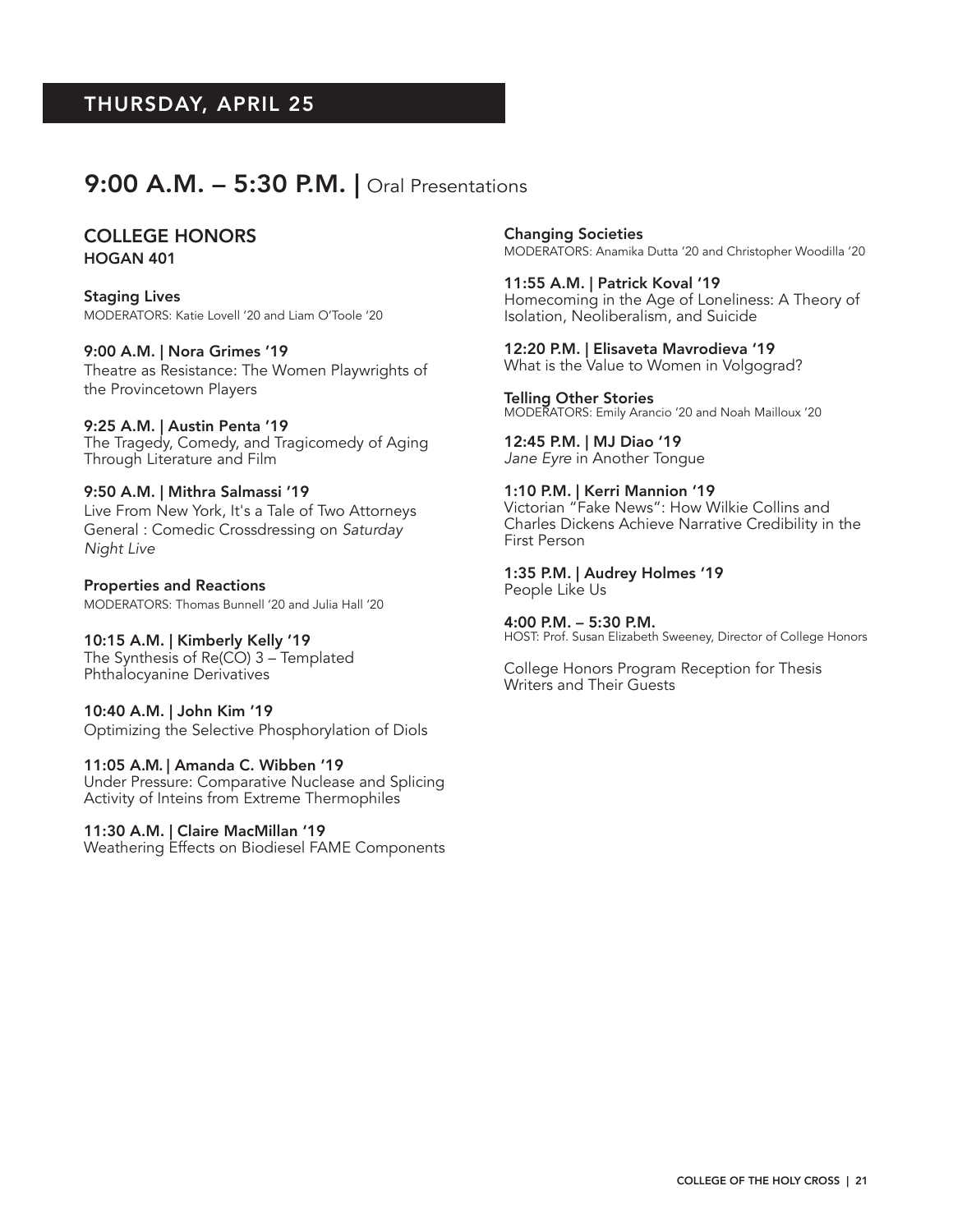## Posters on Display

MODERN LANGUAGES AND LITERATURES Posters on display from 9:00 A.M. – 4:25 P.M STEIN ATRIUM

François Venne '19 | French The European Union: An Internship at the Lieu d'Europe

Shengyi Michelle Hu '19 | German German Studies in the US/UK

William Griffin '19 | German Journey to the Center of Franconia: My Experience Living as a Bamberger

Chloe Clougher '19 | Chinese A New Silk Road: China-Middle East Relations After Belt and Road Initiative

Michelle Sciarrino '19 | Italian Volunteering at the Italian Red Cross Sarah Baker '19 | Chinese The Impact of the Two-Child Policy on Different Social Groups in China

Stephen Silvestri '19 | Chinese Post-Soviet Evolution and Survival of NATO: Relevance in the 21<sup>st</sup> Century

Juliana Holcomb '19 | American Sign Language Semester Away Experience – Gallaudet University

Gianna DiMaiolo '19 | Italian Teaching English in Bologna

Joshua Whitcomb '19 | German Ask me about ... my Bamberg

## Exhibit Opening

#### SENIOR STUDIO MAJORS EXHIBITION

Exhibition up through May CANTOR ART GALLERY

#### 5:30 P.M

Katherine Badenhausen '19 Sarah Behrens '19 Margaret Goddard '19 Abigail Kostecki '19 Anna Lenney '19 Elisaveta Mavrodieva '19 Mae-Chu O'Connell '19 Sara Vo '19 Alexandra Yoeckel '19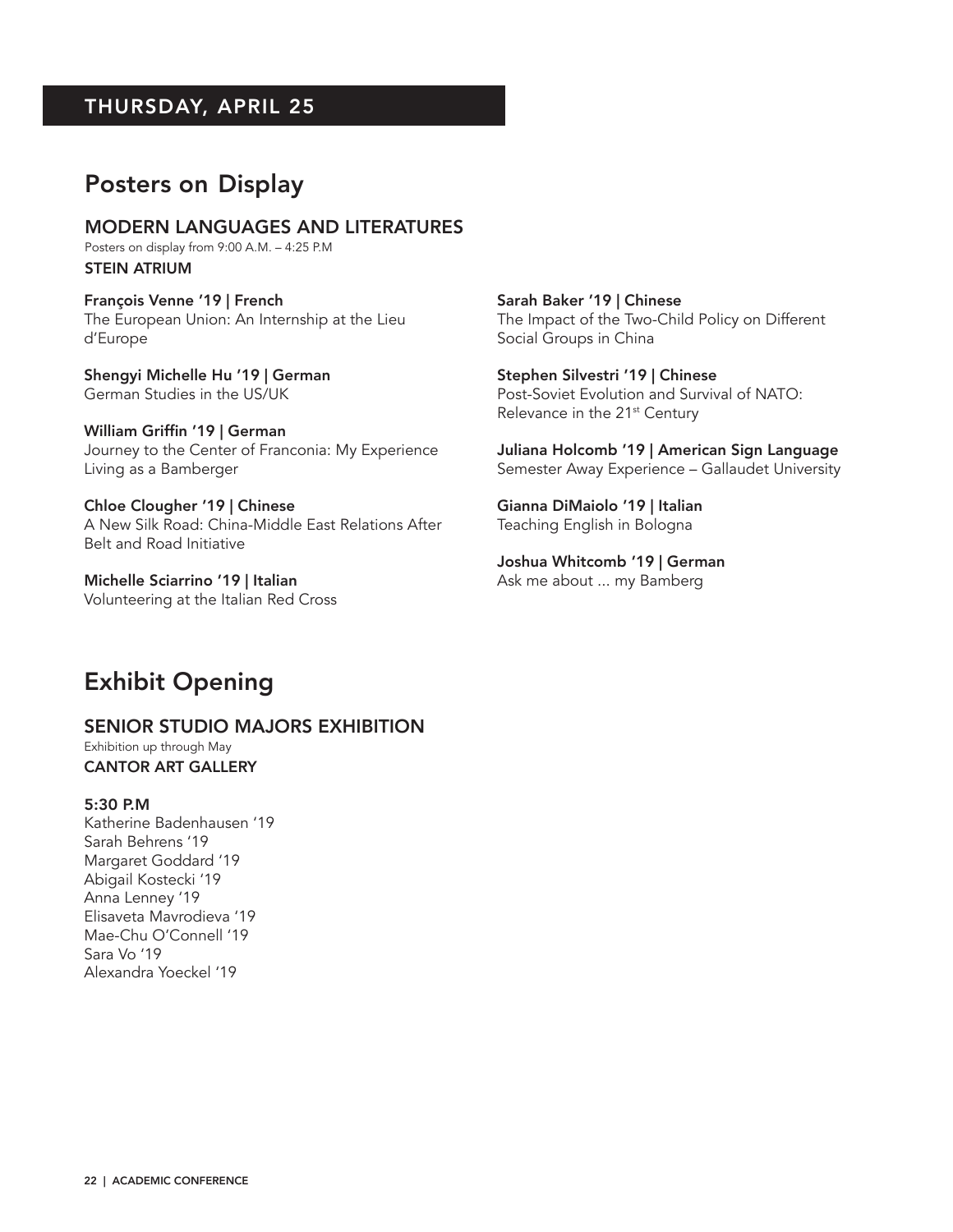### Induction Ceremonies SPANISH - SIGMA DELTA PI

MODERATOR: Prof. Estrella Cibreiro

### HOGAN SUITE B/C

#### 4 P.M.

Madeline A. Carroll '19 Maria T. L. Danusantoso '19 Samantha L. Devane '19 Katherine A. Hayes '19 Zachary T. Jacobellis '19 Megan G. Lavoie '19 Serena J. Mainiero '19 Elizabeth L. Murphy '19 Teresa M. Murphy '19

Kristen P. Somerville '19 Sarah P. Thurlow '19 Isabel T. Tehan '19 Nicholas R. Triant '19

#### Officers:

President: Maria T. L. Danusantoso Vice President: Kristen P. Somerville Secretary of Communication: Elizabeth L. Murphy

#### RELIGIOUS STUDIES - THETA ALPHA KAPPA

MODERATORS: Prof. Alan Avery-Peck and Prof. Mahri Leonard-Fleckman

HOGAN 402/03

#### 4 P.M.

Amanda Wibben '19 Joshua Glenn '20 Anna Lenney '19 Mickenzie Kamm '19 Robert Welsh IV '20

#### CELEBRATION OF CREATIVE WRITING CONCENTRATORS AND MINORS

Moderators: Prof. Oliver de la Paz, Prof. Susan Elizabeth Sweeney, Prof. Stephanie Reents, Prof. Leah Cohen, and Prof. Morris Collins HOGAN 320

#### 5 P.M.

## **Concentrators**

Aubrey Ashmun '19 Emma Berry '19 Travis DeGoey '19 Heather Domenicis '19 Kathryn Flanagan '19 Emily Kulp '19 Elizabeth Lavoie '19 Olivia Sahovey '19 Ashley Tortorelli '19 Anastasia Vasko '19 Patrick Wilks '19

#### **Minors**

Hannah Brennan '19 Julia Insani '19 Gavin Loughnane '19 Madeline Lyons '19 Madeleine Thero '19 Luke Walsh '19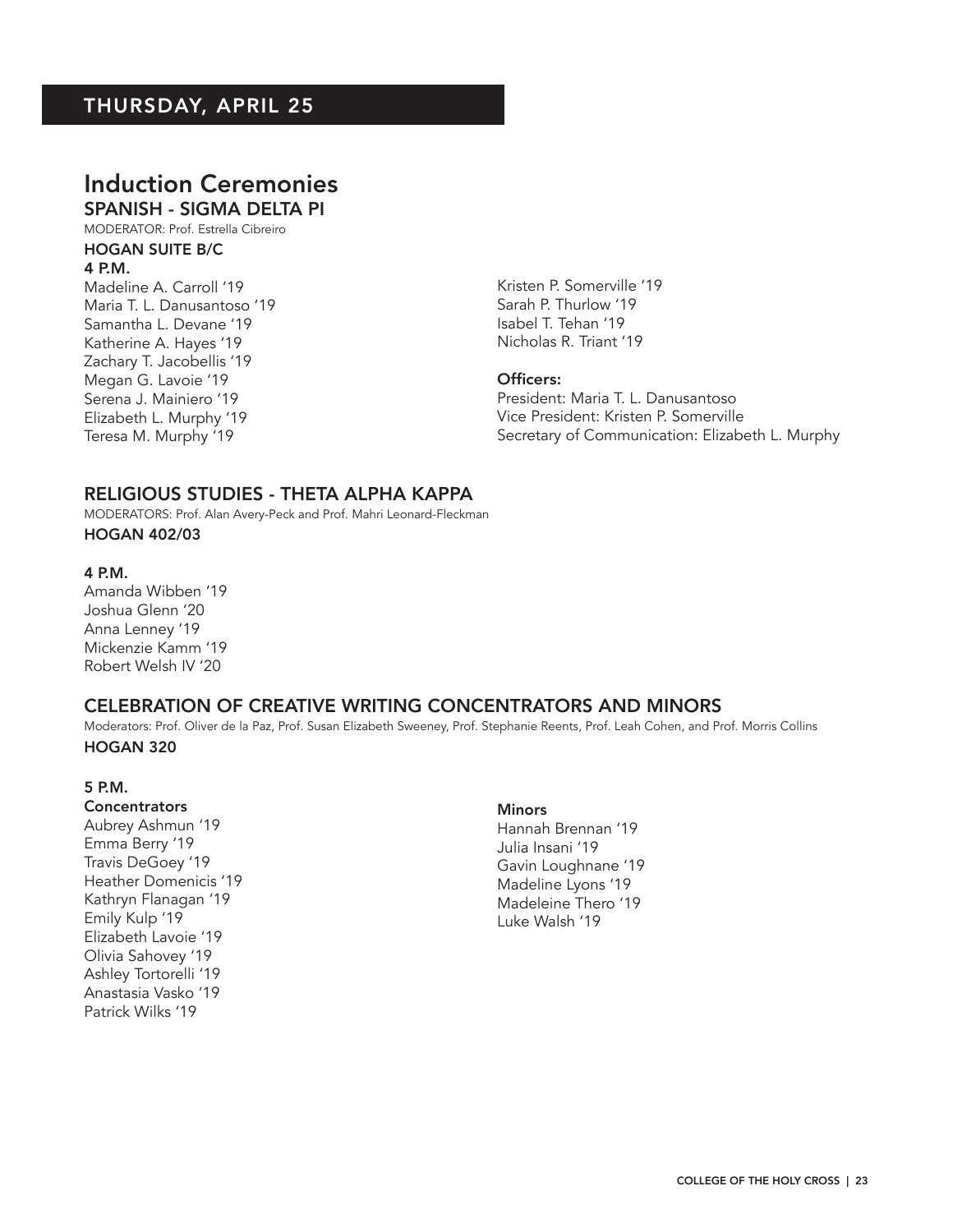

## **Performance**

Uni2ACT – *Cierren los ojos* / Close Your Eyes Performance followed by a Q & A to discuss and process the complex and timely issues addressed in the play.

Q & A MODERATORS: Prof. Ellen Lokos, Prof. Helen Freear-Papio, Dean Amit Taneja, Dean for Diversity, Equity & Inclusion/Chief Diversity Officer, Troy Thompson, Creator, Executive Director of The No Evil Project and with the participation of the Uni2ACTORS

#### Seelos Theater | 7:00 P.M.

*Cierren los ojos*, or *Close Your Eyes* is an original work written by the student-actors of Uni2ACT, the College of the Holy Cross's bilingual theater troupe. Inspired by both the No Evil project and current events on campus and in the world, this play intertwines the stories of young people who are trying to make their way in a world that keeps changing the rules. Looking at the complicated issues that relate to the #me too movement (sexual assault and harassment), racism and LGBTQIA + awareness specifically, *Cierren los ojos* challenges its audience to demand a world based on empathy and respect.

Katherine Santoro, '19 Student Executive Director Ángel Carrillo, '19, Student Director of Graphics Aitor Buoso Gavin, Foreign Language Assistant Sadie O'Connor, '22 Alexis DeLucia, '20 Gillary García, '20 Grace Burke, '21 Isabella Lanna, '22 Jake Mozeleski, '22

Jaqueline Álvarez, '20 Leif Johnson, '21 Jessica Lucero, '20 Maressa Park, '22 Rebecca McSweeney, '21 Teresa Murphy, '19 Lexi Hummel-Paez '19 William Antony '22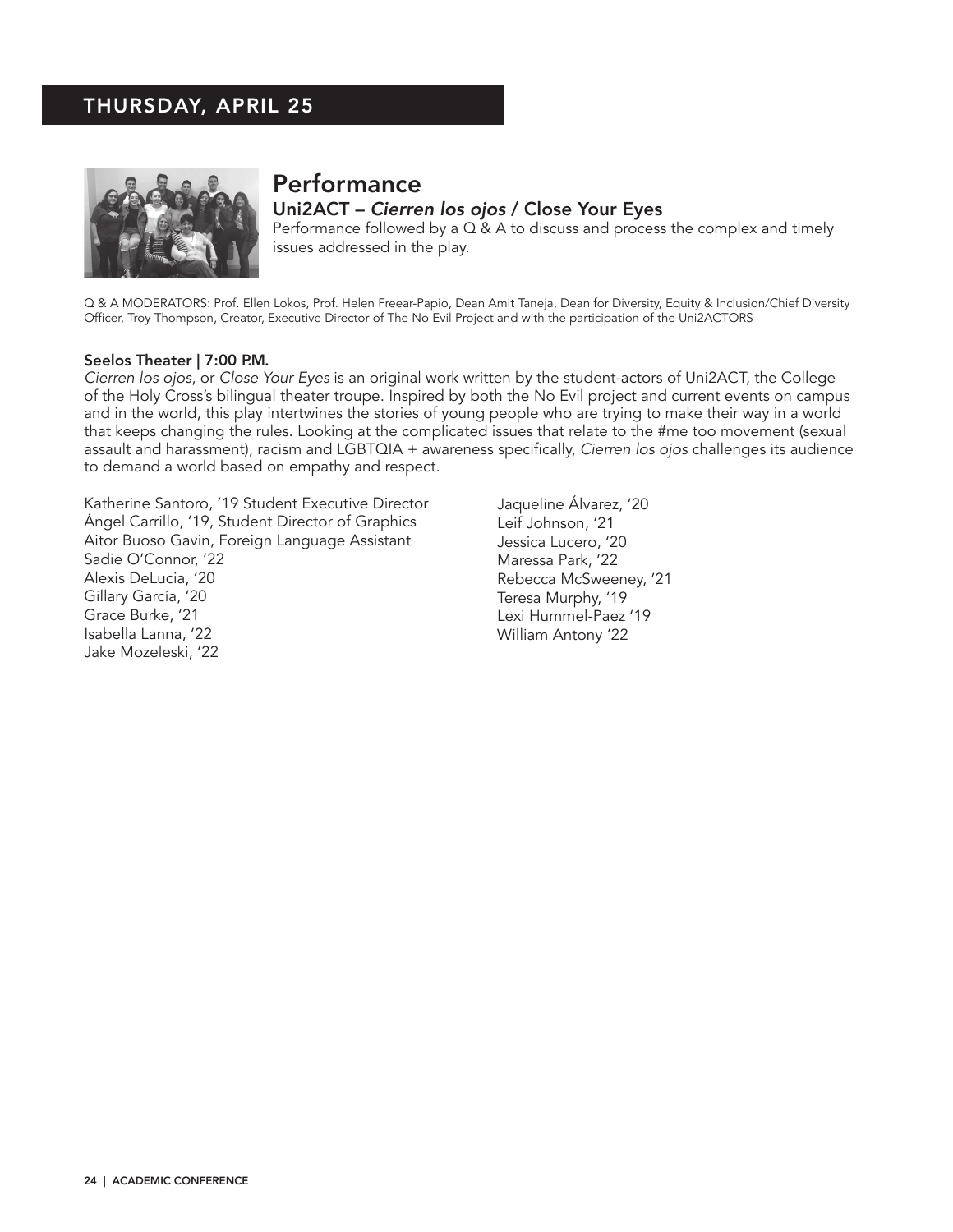## FRIDAY, APRIL 26

## Posters on Display

MODERN LANGUAGES AND LITERATURES Posters on display from 9:00 A.M. – 4:25 P.M. STEIN ATRIUM

François Venne '19 | French The European Union: An Internship at the Lieu d'Europe

Shengyi Michelle Hu '19 | German German Studies in the US/UK

William Griffin '19 | German Journey to the Center of Franconia: My Experience Living as a Bamberger

Chloe Clougher '19 | Chinese A New Silk Road: China-Middle East Relations After Belt and Road Initiative

Michelle Sciarrino '19 | Italian Volunteering at the Italian Red Cross

## Induction Ceremony

FRENCH AWARD CEREMONY AND PI DELTA PHI

STEIN 526

3:30 P.M. Hannah Baker '21 Andrew Gerety '20 Emma Flanagan '21 Jordana Irzyk '21

Patricia Nwobodo '19 Nicholas Taliento '21 Chantal Umuhoza '20 Catherine Winn '21

## Performances

HOLY CROSS CHAMBER MUSIC RECITAL MARY CHAPEL

4:00 P.M. Students of the Chamber Music Program

H-CLEF CONCERT FACULTY COORDINATOR: Prof. Chris Arrell BROOKS CONCERT HALL

#### 7:30 P.M.

Jared Cosby '19 Brett Cotter '19 Itaru Fujiwara '20 Adam Hall '21 Brendan Kelly '19 Sijia Liu '19 Liam Neville '19 Emily Vogelsperger '19 Elena (Xinyi) Wang '20 Mucong Zhang '21

Sarah Baker '19 | Chinese The Impact of the Two-Child Policy on Different Social Groups in China

Stephen Silvestri '19 | Chinese Post-Soviet Evolution and Survival of NATO: Relevance in the 21<sup>st</sup> Century

Juliana Holcomb '19 | American Sign Language Semester Away Experience – Gallaudet University

Gianna DiMaiolo '19 | Italian Teaching English in Bologna

Joshua Whitcomb '19 | German Ask me about ... my Bamberg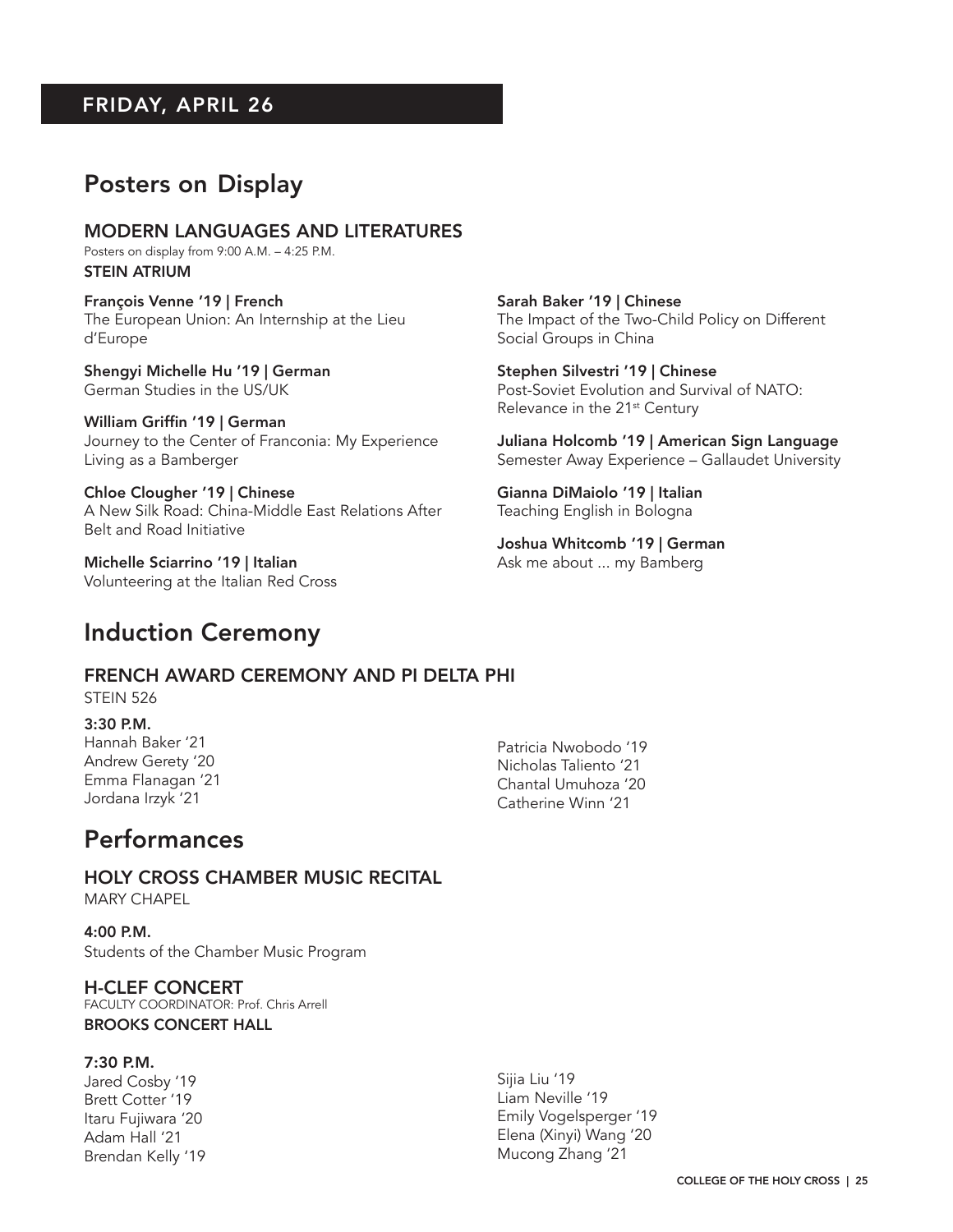# Event Index

|                       | <b>DEPARTMENT/GROUP</b>                                                                                         | <b>TYPE</b>                                                                                                | DAY/TIME                                                                                                                                                          | PAGE                        |
|-----------------------|-----------------------------------------------------------------------------------------------------------------|------------------------------------------------------------------------------------------------------------|-------------------------------------------------------------------------------------------------------------------------------------------------------------------|-----------------------------|
| Africana Studies      |                                                                                                                 | Oral Presentations                                                                                         | Wednesday 9:30 A.M. - 11:55 A.M.                                                                                                                                  | 5, 9, 11                    |
|                       | <b>Arts Transcending Borders</b>                                                                                | Performance                                                                                                | Tuesday 5:30 P.M.                                                                                                                                                 | 3                           |
| Biochemistry          |                                                                                                                 | Oral Presentations                                                                                         | Wednesday 1:15 P.M. - 3:40 P.M.                                                                                                                                   | 13, 14                      |
| Chemistry             |                                                                                                                 | Oral Presentations                                                                                         | Wednesday 9:30 A.M. - 1:10 P.M.                                                                                                                                   | 4, 7, 10                    |
| Documents Club        | <b>Classics</b> – Manuscripts, Inscriptions, and                                                                | Oral Presentations and<br><b>Panel Discussion</b>                                                          | Wednesday 1:15 P.M. - 3:40 P.M.                                                                                                                                   | 13, 15                      |
| <b>College Honors</b> |                                                                                                                 | Fenwick Scholar Presentation<br>Oral Presentations                                                         | Tuesday 4:00 P.M. - 6:00 P.M.<br>Wednesday 9:30 A.M. - 4:55 P.M. and<br>Thursday 9:00 A.M. - 2:00 P.M.                                                            | 5, 8, 11, 12,<br>14, 16, 21 |
|                       | <b>Community-Based Learning</b>                                                                                 | Oral Presentations                                                                                         | Wednesday 1:50 P.M. - 3:40 P.M.                                                                                                                                   | 13, 14                      |
|                       | <b>Economics and Accounting</b>                                                                                 | Oral Presentations                                                                                         | Wednesday 9:30 A.M. - 11:10 A.M. and<br>12:00 P.M. - 1:40 P.M.                                                                                                    | 6, 8, 11, 13                |
|                       | <b>Education</b> - Teacher Education Program                                                                    | Oral Presentations                                                                                         | Wednesday 9:30 A.M. - 11:55 A.M.                                                                                                                                  | 5, 9, 11                    |
| English               | Honors<br>Digital Transgender Archive<br>Sigma Tau Delta<br>Senior Creative Writing Concentrators<br>and Minors | Oral Presentations<br>Information Session<br><b>Induction Ceremony</b><br>Celebration                      | Wednesday 2:30 P.M. - 4:55 P.M.<br>Wednesday 9:30 A.M. - 4:25 P.M.<br>Wednesday 5:00 P.M.<br>Thursday 5:00 P.M. - 7:00 P.M.                                       | 14, 17<br>18<br>19<br>23    |
|                       | Gender, Sexuality and Women's Studies                                                                           | Oral Presentations                                                                                         | Wednesday 12:00 P.M. - 2:25 P.M.                                                                                                                                  | 11, 13                      |
| <b>History Honors</b> |                                                                                                                 | <b>Oral Presentations</b>                                                                                  | Wednesday 9:30 A.M. - 11:55 A.M.                                                                                                                                  | 6, 9                        |
|                       | Latin American, Latinx, and Caribbean Studies<br>Indios in Latin America                                        | <b>Oral Presentations</b><br>Posters with Presentations                                                    | Wednesday 9:30 A.M. - 11:55 A.M.<br>Wednesday 1:00 P.M. - 2:00 P.M.                                                                                               | 5, 8, 11<br>18              |
|                       | <b>Modern Languages and Literatures</b><br>French Awards and Pi Delta Phi                                       | <b>Poster Presentations</b><br>Poster Displays<br><b>Induction Ceremony</b>                                | Wednesday 9:30 A.M. - 4:25 P.M.<br>Thursday and Friday 9:00 A.M. - 4:25 P.M.<br>Friday 3:30 P.M. - 5:00 P.M.                                                      | 17<br>22, 25<br>25          |
| Montserrat            |                                                                                                                 | Interactive Performance                                                                                    | Wednesday 9:30 A.M. - 4:25 P.M.                                                                                                                                   | 20                          |
| Music                 | Holy Cross Orchestra<br>Chamber Music Recital<br><b>H-CLEF Concert</b>                                          | Performance<br>Performance<br>Performance                                                                  | Wednesday 7:30 P.M.<br>Friday 4:00 P.M.<br>Friday 7:30 P.M.                                                                                                       | 20<br>25<br>25              |
|                       | <b>Peace and Conflict Studies &amp;</b><br><b>International Studies</b>                                         | Oral Presentations                                                                                         | Wednesday 2:30 P.M. - 4:55 P.M.                                                                                                                                   | 15, 16                      |
|                       | <b>Philosophy Honors</b>                                                                                        | Oral Presentations                                                                                         | Wednesday 2:30 P.M. - 3:40 P.M.                                                                                                                                   | 15                          |
| <b>Physics</b>        |                                                                                                                 | <b>Oral Presentations</b>                                                                                  | Wednesday 2:30 P.M. - 4:05 P.M.                                                                                                                                   | 15, 17                      |
|                       | Political Science - Honors<br>Pi Sigma Alpha                                                                    | Oral Presentation<br>Induction Ceremony                                                                    | Wednesday 1:15 P.M. - 2:25 P.M.<br>Wednesday 2:30 P.M.                                                                                                            | 12<br>19                    |
| Psychology            |                                                                                                                 | <b>Poster Presentations</b><br>Oral Presentations                                                          | Wednesday 9:30 A.M. - 4:25 P.M.<br>Wednesday 9:30 A.M. - 10:40 A.M.                                                                                               | 18<br>6                     |
|                       | Religious Studies - Theta Alpha Kappa                                                                           | Induction Ceremony                                                                                         | Thursday 4:00 P.M. - 6:30 P.M.                                                                                                                                    | 23                          |
|                       | Sociology and Anthropology - Honors<br>Ethnographic Field Methods<br>Asian Studies                              | <b>Oral Presentations</b><br><b>Oral Presentations</b>                                                     | Wednesday 9:30 A.M. - 11:55 A.M.<br>Wednesday 12:00 P.M. - 3:15 P.M.<br>Wednesday 3:30 P.M. - 5:00 P.M.                                                           | 5, 8<br>12<br>16            |
| Spanish               | Sigma Delta Pi                                                                                                  | Oral Presentations<br>Induction Ceremony                                                                   | Wednesday 10:45 A.M. - 11:55 A.M.<br>Thursday 4:00 P.M. - 6:00 P.M.                                                                                               | 9<br>23                     |
| <b>Study Abroad</b>   |                                                                                                                 | Oral Presentations                                                                                         | Wednesday 2:30 P.M. - 4:55 P.M.                                                                                                                                   | 15, 17                      |
|                       | Theatre and Dance Honors                                                                                        | Performance                                                                                                | Wednesday 5:00 P.M.                                                                                                                                               | 16, 20                      |
| Uni2ACT               |                                                                                                                 | Performance                                                                                                | Thursday 7:00 P.M.                                                                                                                                                | 24                          |
| <b>Visual Arts</b>    | Senior Studio Majors<br>Art History<br>Best of Art History                                                      | Oral Presentation<br>Artist Talks<br><b>Exhibition Opening</b><br>Oral Presentations<br>Oral Presentations | Wednesday 1:15 P.M. - 2:25 P.M.<br>Wednesday 12:00 P.M. - 2:00 P.M.<br>Thursday 5:30 - 7:00 P.M.<br>Wednesday 2:30 - 3:40 P.M.<br>Wednesday 3:45 P.M. - 4:55 P.M. | 13<br>19<br>22<br>14<br>16  |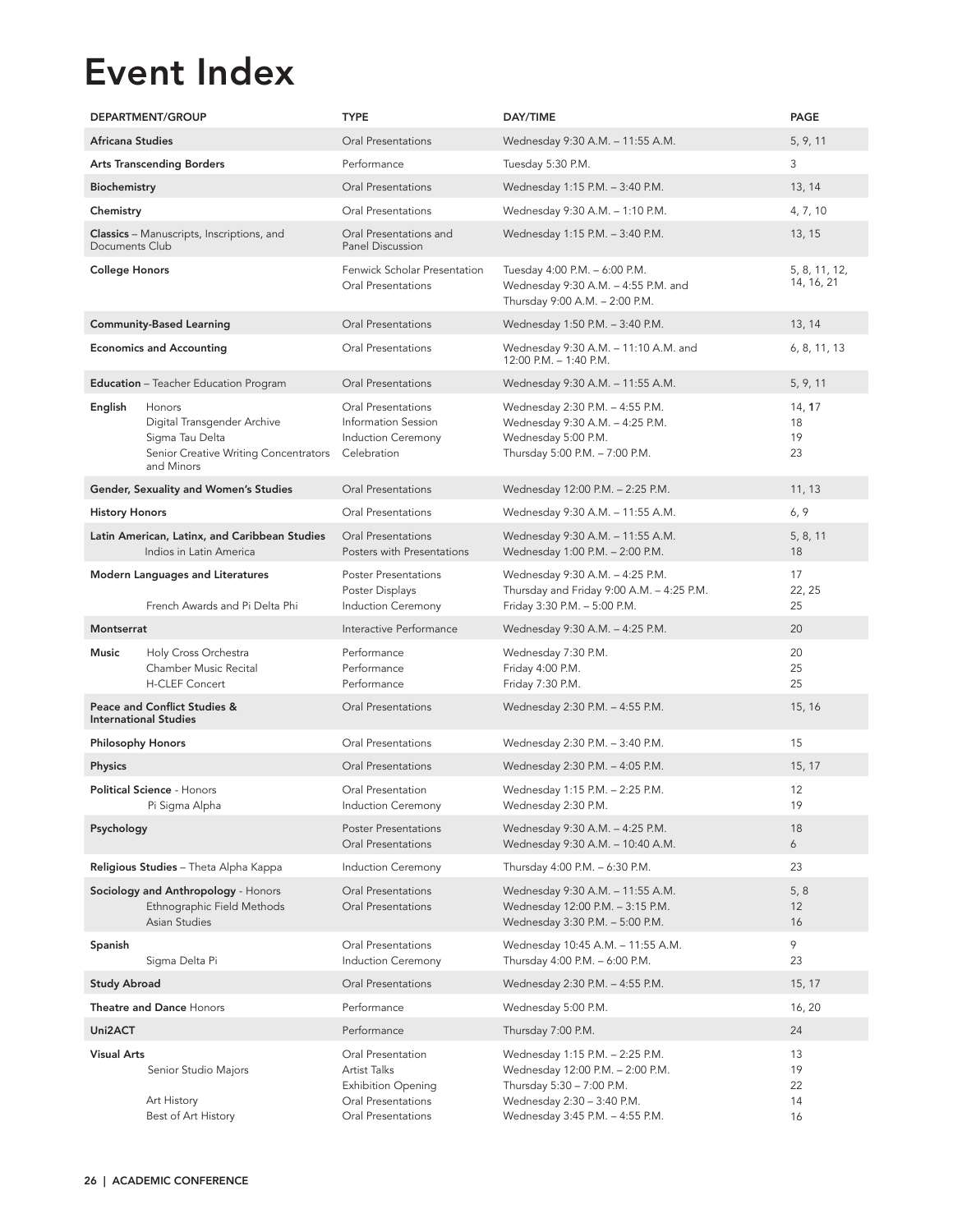# Student Participant Index

| <b>Last Name</b> | <b>First Name</b> | Year | Page           | <b>Last Name</b> | <b>First Name</b> | Year | Page             |
|------------------|-------------------|------|----------------|------------------|-------------------|------|------------------|
| Ackerson         | Chase             | 2022 | 20             | <b>Burke</b>     | Grace             | 2021 | 24               |
| Ahearn           | Caroline          | 2020 | 19             | <b>Burkett</b>   | Chloe             | 2021 | 18               |
| Albertson        | Meagan            | 2020 | 19             | <b>Burns</b>     | Shannon           | 2019 | $\mathfrak{Z}$   |
| Alcantar         | <b>Bradley</b>    | 2019 | 18             | Byrne            | Henry             | 2021 | 19               |
| Alexander        | Miles             | 2020 | 16             | Cadigan          | Andrew            | 2019 | $\mathfrak{Z}$   |
| Alfaro Castro    | Wilber            | 2020 | 15             | Caffrey          | Michela           | 2019 | 13               |
| Alvarez          | Jaqueline         | 2020 | 24             | Calcaterra       | Michael           | 2020 | 10               |
| Ambrose          | Caroline          | 2019 | 5              | Campbell         | Liam              | 2019 | 17               |
| Anderson         | Sarah             | 2020 | 19             | Capellini        | Sophia            | 2019 | 18               |
| Antony           | William           | 2022 | 24             | Caraballo        | Licelot           | 2021 | 12               |
| Apostolides      | Megan             | 2020 | 5              | Cardenas         | Karina            | 2019 | 16               |
| Aramini          | Joanna            | 2019 | 14             | Carlino          | Giovanna          | 2020 | 19               |
| Arciprete        | Elena             | 2020 | 19             | Carlone          | Emma              | 2019 | $\boldsymbol{6}$ |
| Ashmun           | Aubrey            | 2019 | 23             | Carnwath         | Sarah             | 2019 | 13               |
| Auteri           | Natalie           | 2019 | 18             | Carrillo         | Angel             | 2019 | 9,24             |
| Badenhausen      | Katherine         | 2019 | 14, 16, 19, 22 | Carroll          | Madeline          | 2019 | 8,23             |
| Baker            | Hannah            | 2021 | 25             | Carvalho         | <b>Brian</b>      | 2020 | $\overline{7}$   |
| Baker            | Sarah             | 2019 | 16,17          | Casavant         | Elizabeth         | 2021 | 19               |
| Behrens          | Sarah             | 2019 | 19,22          | Case             | Elizabeth         | 2020 | 16               |
| Benner           | Riley             | 2020 | 19             | Cass             | Landon            | 2020 | 19               |
| Berry            | Emma              | 2019 | 23             | Castillo         | Bioribel          | 2019 | 5                |
| <b>Bodack</b>    | David             | 2019 | 20             | Castro           | Gabriela (Gaby)   | 2019 | 18               |
| Bono             | Caroline          | 2019 | 3              | Cawood           | Alexandra         | 2020 | $\overline{4}$   |
| Boothe           | Carley            | 2020 | 12             | Champagne        | Jack              | 2019 | 13               |
| Bouchard         | Timothy           | 2019 | 19             | Chaoui           | Michael           | 2019 | 10,13            |
| <b>Bouvier</b>   | Matthew           | 2021 | 20             | Che              | Dante             | 2020 | 10               |
| <b>Brady</b>     | Ryan              | 2019 | 19             | Chen             | Mengyu            | 2020 | 9                |
| <b>Breese</b>    | Victoria          | 2019 | 19             | Cherpak          | Shannon           | 2019 | 3                |
| Brennan          | Hannah            | 2019 | 23             | Church           | Christine         | 2020 | 18               |
| <b>Brewer</b>    | Kevin             | 2020 | 19             | Clougher         | Chloe             | 2019 | 17               |
| <b>Brewster</b>  | Jaclyn            | 2019 | 3              | Cobler-Lichter   | Matthew           | 2019 | 18               |
| Brombach         | Grace             | 2019 | 19             | Cohen            | Paige             | 2021 | 19               |
| <b>Brown</b>     | William (Billy)   | 2021 | 15,20          | Collins          | Maya              | 2019 | 5                |
| Bucceroni Jr.    | Kevin             | 2019 | 3              | Comerford        | Galen             | 2019 | 8                |
| Bucknam          | Andrea            | 2020 | 10             | Connolly         | Christopher       | 2019 | 19               |
| Bunnell          | Thomas            | 2020 | 10             | Connors          | William           | 2019 | 4                |
| Burdzel          | Joanna            | 2019 | 5              | Conroy           | Owen              | 2019 | 4                |
|                  |                   |      |                |                  |                   |      |                  |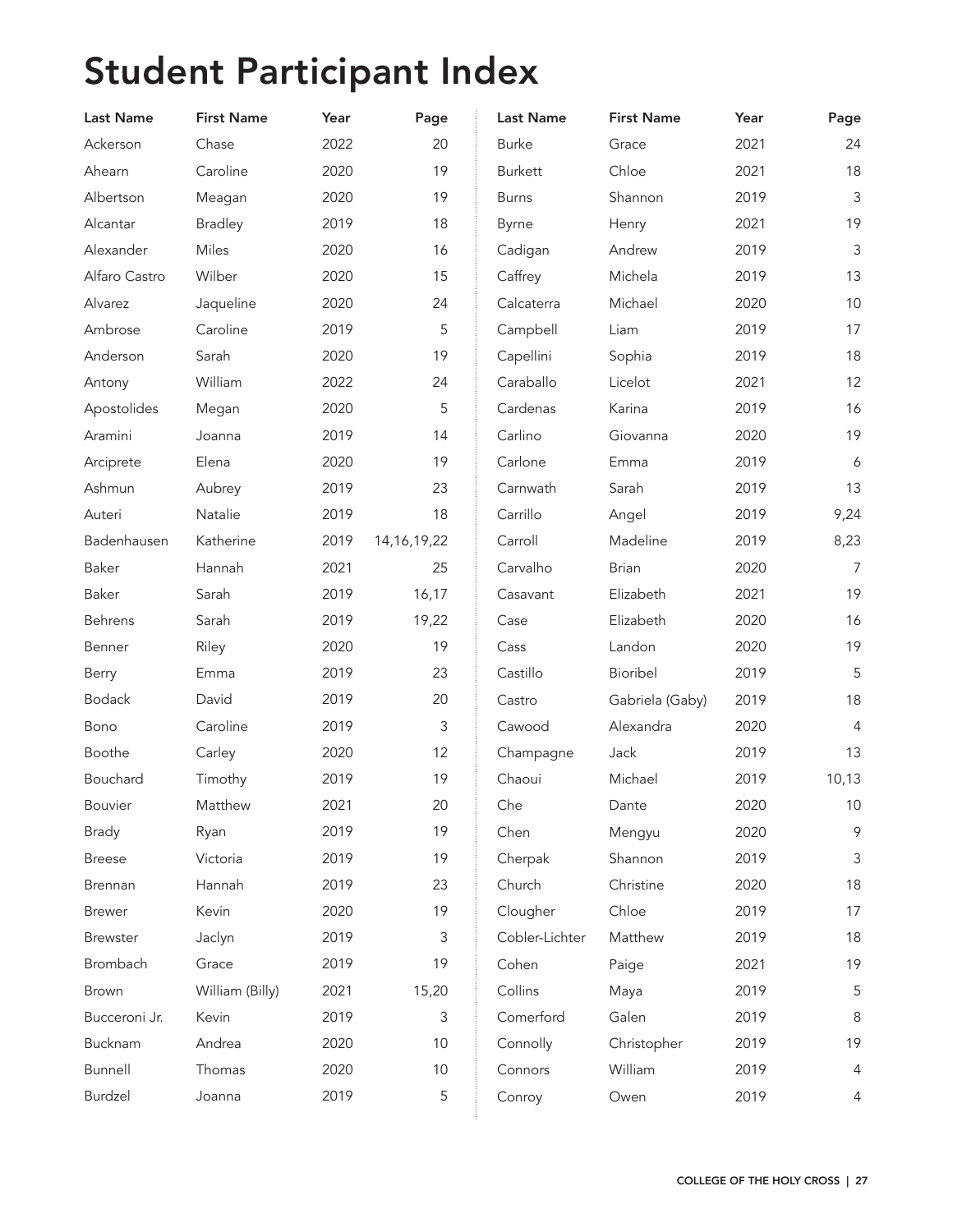| <b>Last Name</b>      | <b>First Name</b> | Year | Page   | <b>Last Name</b> | <b>First Name</b> | Year | Page           |
|-----------------------|-------------------|------|--------|------------------|-------------------|------|----------------|
| Contreras             | Darwin            | 2021 | 18     | Exconde          | C. Patrick        | 2019 | 10,13          |
| Corrigan              | Abby              | 2019 | 15     | Falconer         | James             | 2019 | 15             |
| Cosby                 | Jared             | 2019 | 25     | Fenerty          | Carolyn           | 2020 | 19             |
| Cotter                | <b>Brett</b>      | 2019 | 20,25  | Fenty            | Olivia            | 2021 | 5              |
| Creahan               | James             | 2019 | 11     | Fernandes        | Amanda            | 2021 | 18             |
| Crowley               | William           | 2020 | 7      | Fernandez        | Matthew           | 2020 | 10             |
| Cummings              | Matthew           | 2020 | 4      | Ferrick          | Olivia            | 2020 | 18             |
| Cuzzone               | Kara              | 2019 | 12     | Fields           | Samantha          | 2019 | 14,16          |
| Daidone               | Michael           | 2019 | 7      | Fitzgerald       | Madeline          | 2020 | 19             |
| Danusantoso           | Maria             | 2019 | 23     | Fitzpatrick      | Claire            | 2021 | 19             |
| Daskalakis            | Elizabeth         | 2021 | 19     | Flanagan         | Emma              | 2021 | 25             |
| De Jesūs-Cortēs Sandy |                   | 2019 | 5,8,18 | Flanagan         | Kathryn           | 2019 | 23             |
| DeBono                | Madeline          | 2019 | 18     | Floyd            | Catherine (Katie) | 2019 | 14             |
| DeGoey                | Travis            | 2019 | 23     | Flynn            | Elizabeth         | 2019 | 16             |
| DeLuca                | Benjamin          | 2019 | 5      | Flynn V          | Thomas            | 2019 | 19             |
| DeLucia               | Alexis            | 2020 | 24     | Ford             | William (Billy)   | 2019 | 8              |
| DeNicola              | Richard           | 2019 | 3      | Freije           | Matthew           | 2019 | 19             |
| Dennehy               | Erin              | 2019 | 5      | Fujiwara         | Itaru             | 2020 | 25             |
| Devane                | Samantha          | 2019 | 23     | Gage             | <b>Brianna</b>    | 2020 | 19             |
| Diao                  | MJ (Mingjie)      | 2019 | 14,21  | Galarneau        | Genevieve         | 2021 | 13             |
| Diaz                  | Kevin             | 2020 | 19     | Gallo            | Ludovico          | 2020 | 16             |
| Dickinson             | Jeffrey           | 2019 | 13     | Garcia           | Gillary           | 2020 | 24             |
| DiMaiolo              | Gianna            | 2019 | 17     | Garry            | James             | 2020 | 13             |
| Domenicis             | Heather           | 2019 | 17,23  | Gerety           | Andrew            | 2020 | 25             |
| Dorsey                | Martin            | 2019 | 5      | Gibbs            | Kaylee            | 2022 | 3              |
| Doyle                 | Aine              | 2020 | 19     | Gildersleeve     | Griffin           | 2020 | 10             |
| Driver                | Elizabeth         | 2019 | 14     | Giuntoli         | Luke              | 2021 | 13             |
| Dube                  | John              | 2019 | 16,19  | Glenn            | Joshua            | 2020 | 23             |
| Dutta                 | Anamika           | 2020 | 18     | Goddard          | Margaret          | 2019 | 19,22          |
| Dzwonczyk             | Thomas            | 2020 | 10     | Golden           | Kate (Katherine)  | 2019 | 5              |
| Eckrich               | Carolyn           | 2021 | 20     | Goldsborough     | Claire            | 2022 | 16             |
| Edwards               | Mark              | 2021 | 13     | Gomez            | Denis             | 2022 | 20             |
| Elacqua               | Katherine         | 2019 | 20     | Gould            | Nathan            | 2020 | 15             |
| Ene                   | Taylor            | 2019 | 18     | Gould IV         | James             | 2020 | $\overline{7}$ |
| Epting                | Christopher       | 2021 | 18     | Grady            | Murphy            | 2020 | 16             |
| Eracar                | Meltem            | 2019 | 18     | Grey             | Alexander         | 2019 | 19             |
| Escolero              | Laura             | 2019 | 18     | Griffin          | Elizabeth         | 2021 | 20             |
| Esteves               | Courtney          | 2019 | 14     | Griffin          | William (Will)    | 2019 | 8,17           |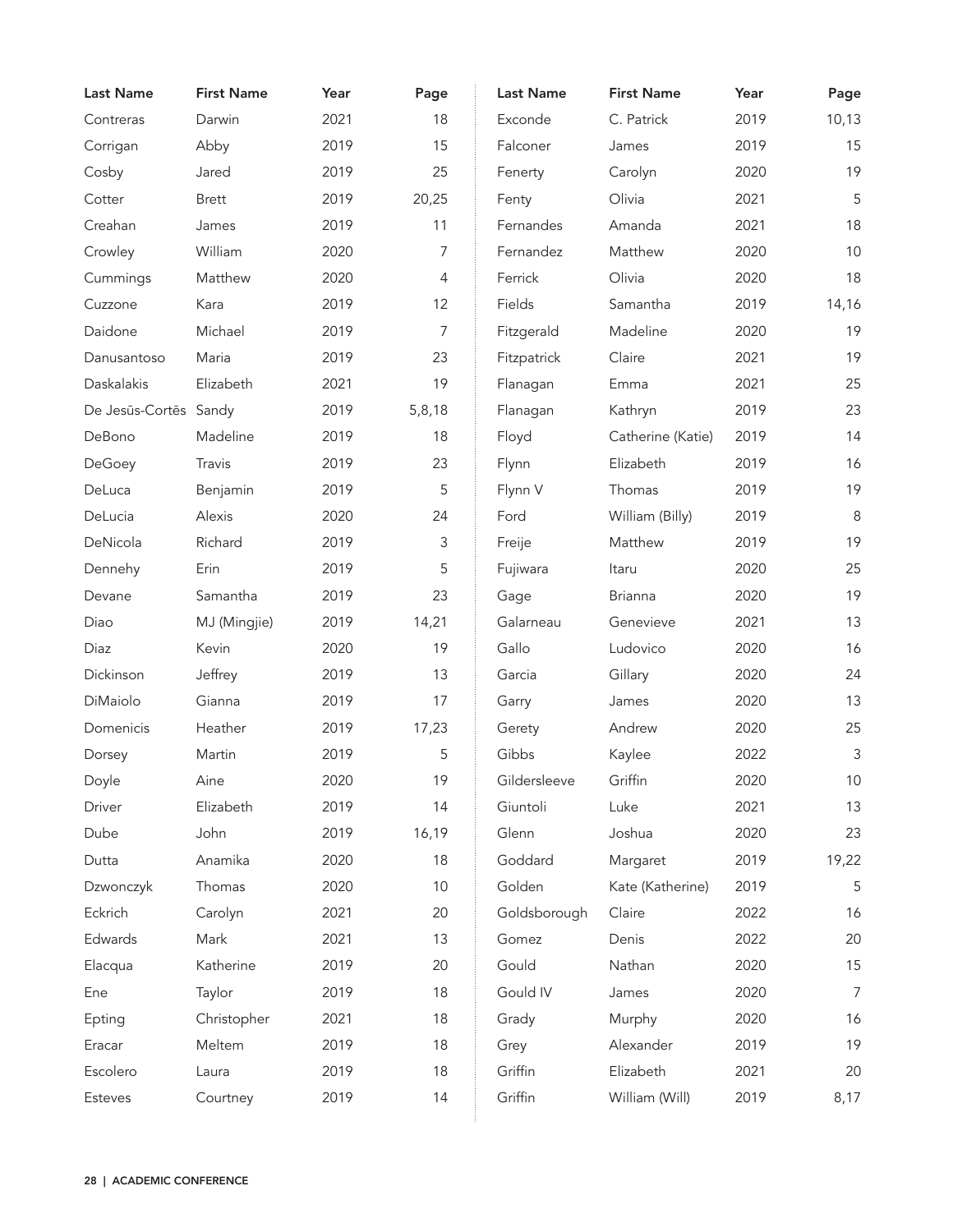| <b>Last Name</b> | <b>First Name</b>  | Year | Page  | <b>Last Name</b> | <b>First Name</b> | Year | Page           |
|------------------|--------------------|------|-------|------------------|-------------------|------|----------------|
| Grimes           | Nora               | 2019 | 9,21  | Kardos           | Kylie             | 2019 | 3              |
| Guay             | Rachel             | 2021 | 3     | Kelly            | Brendan           | 2019 | 25             |
| Guggenheim       | Ana                | 2021 | 20    | Kelly            | Kimberly          | 2019 | 4,21           |
| Guiracocha       | Jhony              | 2020 | 18    | Kennedy          | Delaney           | 2020 | 12             |
| Gurchiek         | Emma               | 2019 | 14    | Kennedy          | Dierdre           | 2020 | 19             |
| Hall             | Adam               | 2021 | 25    | Khalyat          | Emali             | 2019 | $\mathfrak{Z}$ |
| Halvey           | Grace              | 2020 | 19    | Kim              | John              | 2019 | 4,21           |
| Hanlon           | Meghan             | 2019 | 16    | Kirsch           | Rose              | 2019 | 16             |
| Harold           | Carson             | 2019 | 11    | Klier            | Matthew           | 2019 | 6              |
| Hawke            | Megan              | 2020 | 12    | Kostecki         | Abigail           | 2019 | 16,19,22       |
| Hayes            | Katherine          | 2019 | 23    | Koulopoulos      | Olivia            | 2020 | 12             |
| Hendsey          | Jessica            | 2019 | 7     | Koval            | Patrick           | 2019 | 6,21           |
| Hennessey        | Connor             | 2019 | 7     | Kozik            | Isabelle          | 2019 | $\,8\,$        |
| Hentschel        | Anne               | 2019 | 14    | Kudenchak        | Allyson           | 2019 | 16             |
| Hewitt           | Graydon            | 2021 | 20    | Kui              | Alexander         | 2019 | 7,13           |
| Hoang            | Lisa               | 2020 | 16    | Kulp             | Emily             | 2019 | 14,23          |
| Hodgens          | Maureen            | 2019 | 5     | LaFiandra        | William           | 2020 | 19             |
| Hoffman          | Mark               | 2019 | 19    | LaFontaine       | Margaret          | 2019 | 16             |
| Hogan            | Katherine          | 2019 | 3     | Lambrecht        | Isabelle          | 2019 | $\mathcal{P}$  |
| Holcomb          | Juliana            | 2019 | 6,17  | LaMothe          | Adam              | 2020 | 4              |
| Holmes           | Audrey             | 2019 | 17,21 | Lanctot          | Patrick           | 2019 | 15             |
| Holyfield        | Augusta            | 2022 | 13    | Landry           | Gregory           | 2019 | 18             |
| Hu               | Shengyi (Michelle) | 2019 | 15,17 | Lanna            | Isabella          | 2022 | 24             |
| Hull             | Shannon            | 2020 | 7     | Lapean           | Luke              | 2019 | 15,18          |
| Hummel-Paez      | Lexi               | 2019 | 24    | Larkin           | Kerry             | 2020 | 20             |
| Hurley           | Grace              | 2020 | 18    | Lavoie           | Elizabeth         | 2019 | 23             |
| Hurtado          | Louis              | 2019 | 3     | Lavoie           | Megan             | 2019 | 23             |
| lassogna         | Victoria           | 2022 | 20    | Lee-Chin         | Maria             | 2021 | 13             |
| Inman            | Lauren             | 2020 | 19    | Lefler           | Kyle              | 2021 | 20             |
| Insani           | Julia              | 2019 | 23    | Lenahan          | Katherine         | 2019 | 15             |
| Irzyk            | Jordana            | 2021 | 25    | Lenane           | John              | 2020 | 19             |
| Jacobellis       | Zachary            | 2019 | 23    | Lenney           | Anna              | 2019 | 19,22,23       |
| John             | Amber              | 2021 | 19    | Leone            | Nicholas          | 2020 | 19             |
| Johnson          | Leif               | 2021 | 24    | Leroy            | Ketsia            | 2020 | 12             |
| Jones            | Nicolas            | 2019 | 9     | Lewis            | Liam              | 2021 | 14             |
| Jouthe           | Samantha           | 2019 | 11    | Liu              | Dennis            | 2022 | 20             |
| Kam              | Caroline           | 2019 | 11,19 | Liu              | Sijia (Lily)      | 2019 | 11,25          |
| Kamm             | Mickenzie          | 2019 | 23    | Loughnane        | Gavin             | 2019 | 23             |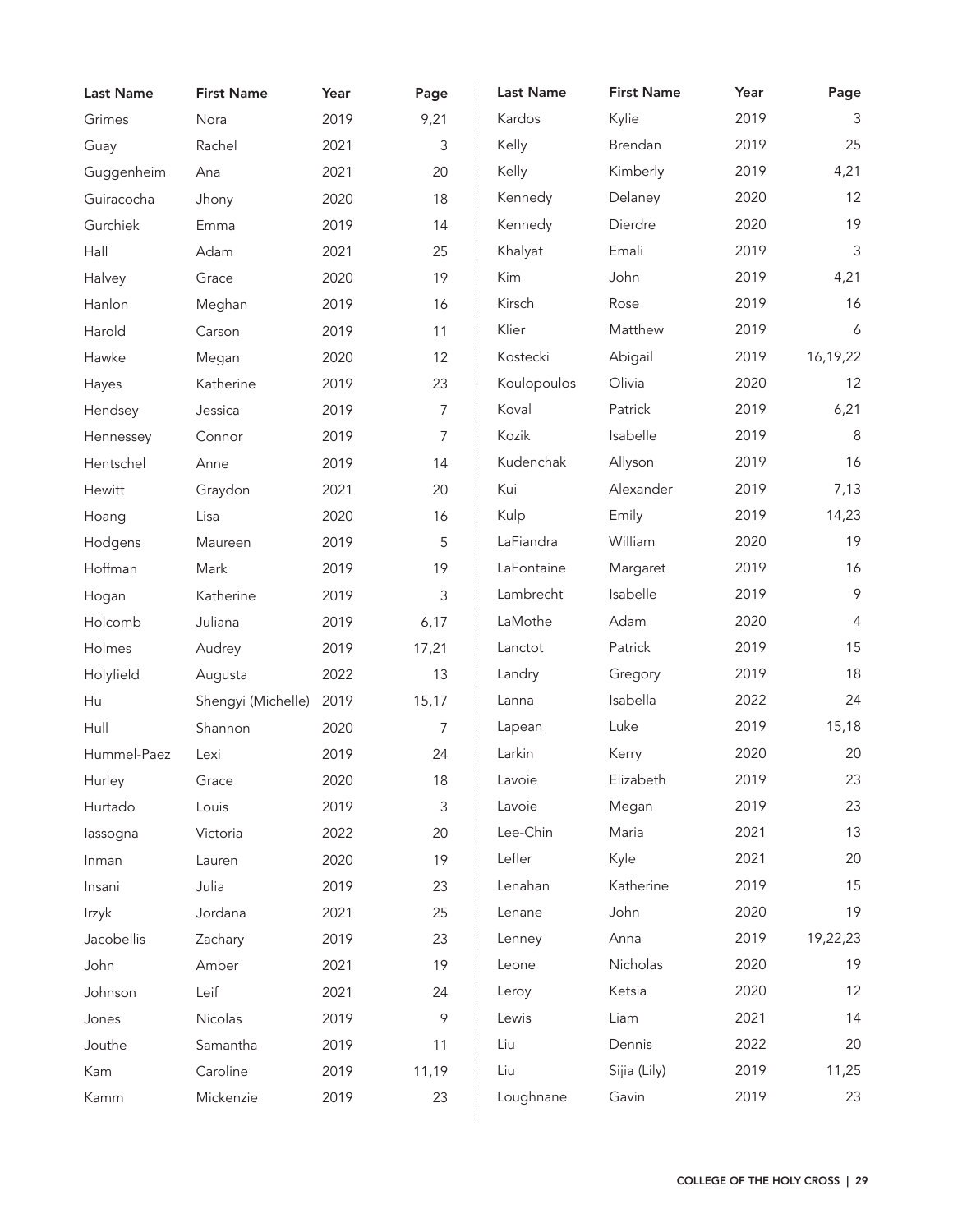| <b>Last Name</b> | <b>First Name</b> | Year | Page                   | <b>Last Name</b> | <b>First Name</b> | Year | Page           |
|------------------|-------------------|------|------------------------|------------------|-------------------|------|----------------|
| Lovell           | Katherine         | 2020 | 19                     | McNicholas       | Kate              | 2022 | 20             |
| Lowe             | Matthew           | 2020 | 7                      | McSweeney        | Rebecca           | 2021 | 24             |
| Lubega           | Francis           | 2020 | 15                     | Meehan           | Kaitlyn           | 2020 | 16             |
| Lucero           | Jessica           | 2020 | 24                     | Melo Castillo    | Jose              | 2019 | 18             |
| Luu              | Lucy              | 2019 | 15                     | Messina          | Victoria          | 2019 | $\mathfrak{Z}$ |
| Lynch            | Abigeal           | 2019 | 10,13                  | Middlebrook      | Kat               | 2019 | $\mathcal{P}$  |
| Lynch            | Emma              | 2020 | $\overline{4}$         | Mirabella        | Margaret          | 2019 | 18             |
| Lyons            | Madeline          | 2019 | 23                     | Moffitt          | Anna              | 2021 | 20             |
| Lyons            | Michael           | 2019 | 11                     | Mondo            | Sarah             | 2020 | 19             |
| Ma               | Vivian            | 2019 | 3                      | Mongiardo        | Joseph            | 2019 | 19             |
| MacDougald       | Benjamin          | 2019 | 5,6                    | Montenegro       |                   |      |                |
| MacLachlan       | Caroline          | 2019 | 14,16                  | Bonilla          | Candela           | 2020 | 16             |
| MacMillan        | Claire            | 2019 | 4,21                   | Moran            | Meaghan           | 2020 | 19             |
| Madineedi        | Vidya             | 2020 | 14                     | Moriarty         | Maegan            | 2020 | 18             |
| Magloire         | Karie             | 2020 | 9                      | Morigi           | Michael           | 2019 | 12             |
| Maher            | Morgan            | 2022 | 18                     | Morrison         | Christine         | 2020 | $\overline{4}$ |
| Mainiero         | Serena            | 2019 | 23                     | Mozeleski        | Jake              | 2022 | 24             |
| Makuc            | Justin            | 2020 | 19                     | Mukherjee        | Renu              | 2019 | 11,12,19       |
| Manandhar        | Trishala          | 2021 | 12                     | Munoz            | Jailene           | 2019 | 9              |
| Mannara          | Matteo            | 2019 | 10                     | Murphy           | Elizabeth         | 2019 | 23             |
| Mannion          | Kerrin            | 2019 | 14                     | Murphy           | Teresa            | 2019 | 23,24          |
| Marchand         | Benjamin          | 2019 | 14                     | Nee              | Christina         | 2019 | 11             |
| Marcus           | Jacob             | 2020 | 19                     | Neilson          | Grace             | 2019 | 16             |
| Maria Le         | Gianna            | 2019 | 16                     | Neville          | James             | 2020 | 19             |
| Martínez         | Alyssa            | 2020 | 18                     | Neville          | Liam              | 2019 | 25             |
| Mascia           | Raphaella         | 2021 | 18                     | Nguyen           | Hannah            | 2019 | 13             |
| Masnyk           | Larissa           | 2019 | 4                      | Nguyen           | Minh              | 2019 | 11,18          |
| Mata             | Jaylene           | 2020 | 12                     | Ni               | Yuhai (Daniel)    | 2021 | 20             |
| Mavrodieva       | Elisaveta         |      | 2019 8, 16, 19, 21, 22 | Nicholson        | Joshua            | 2019 | 10,14          |
| May              | Jillian           | 2019 | 3                      | Nilles           | John              | 2020 | 16             |
| Maynard          | <b>Brianna</b>    | 2019 | 20                     | Nixon            | Miranda           | 2019 | $\mathsf 3$    |
| Mazzocco         | Elizabeth         | 2021 | 20                     | Nixon            | Tommy             | 2019 | $\overline{7}$ |
| McAdam           | Danielle          | 2020 | 19                     | Noel             | Victoria          | 2020 | 12             |
| McCann           | Samantha          | 2020 | 19                     | Noenickx         | Allyson           | 2019 | 16             |
| McGeachie        | Alexandra         | 2019 | 3                      | Noone            | Suzanne           | 2019 | 11             |
| McGill           | Molly             | 2019 | 3                      | Nwobodo          | Patricia          | 2019 | 25             |
| McKenna          | Sinead            | 2019 | 19                     | Nyhan            | Joseph            | 2022 | 20             |
| McLaughlin       | Christine         | 2021 | 19                     | O'Connell        | Mae-Chu           | 2019 | 19,22          |
|                  |                   |      |                        |                  |                   |      |                |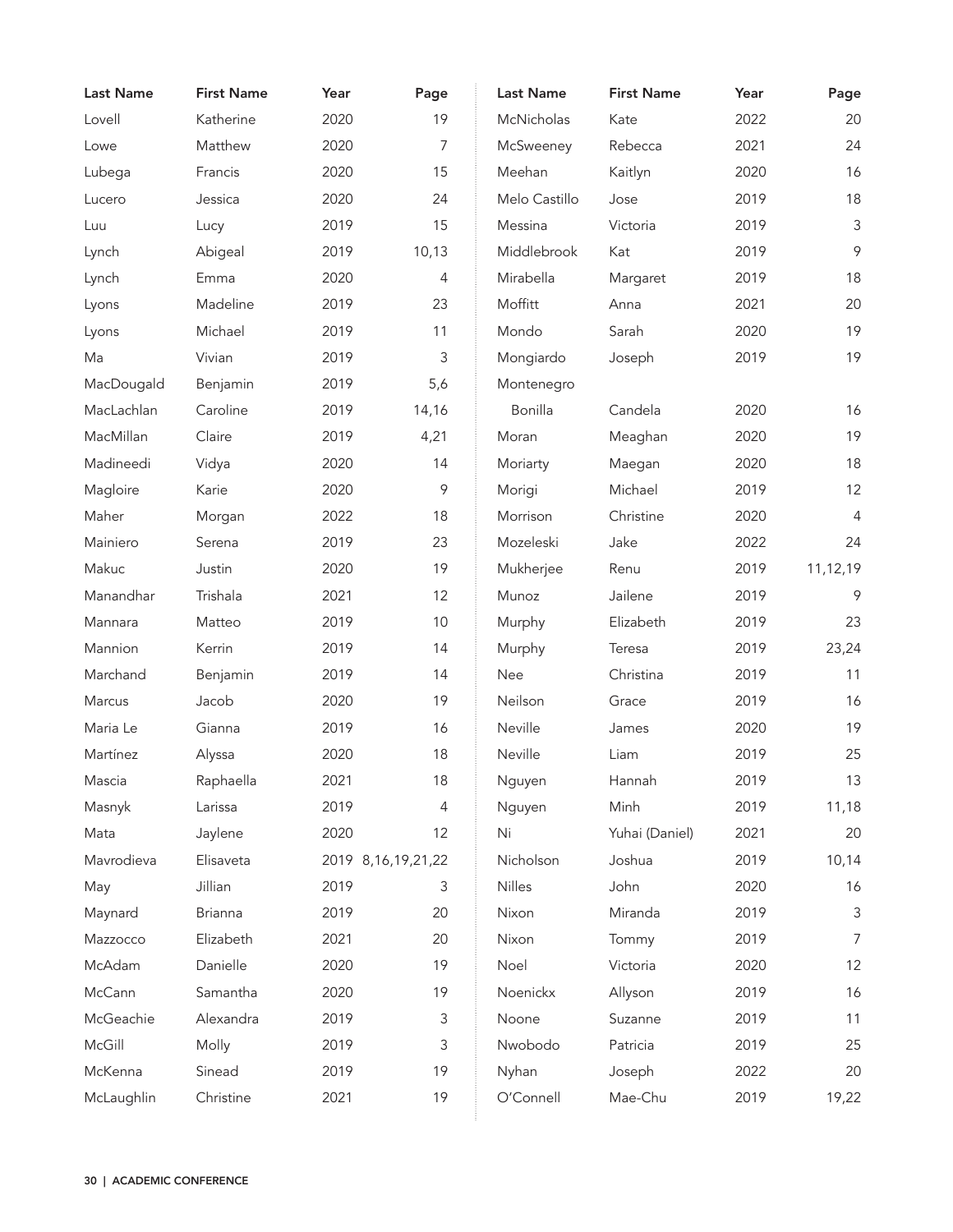| <b>Last Name</b> | <b>First Name</b> | Year | Page                      | <b>Last Name</b>              | <b>First Name</b> | Year | Page                   |
|------------------|-------------------|------|---------------------------|-------------------------------|-------------------|------|------------------------|
| O'Connor         | Caroline          | 2019 | 14                        | Rueter                        | Matthew           | 2019 | 19                     |
| O'Connor         | Emma              | 2020 | 19                        | Russo                         | Jessica           | 2019 | 12,16,19               |
| O'Connor         | Grace             | 2021 | 3                         | Russo                         | Lily              | 2022 | 20                     |
| O'Conor          | Sadie             | 2022 | 24                        | Ryder                         | Samuel            | 2019 | 19                     |
| Offermann        | Graham            | 2019 | 12                        | Sahovey                       | Olivia            | 2019 | 23                     |
| O'Keefe          | Meghan            | 2021 | 18                        | Saint-Loth                    | Binah             | 2019 | 18                     |
| O'Meara          | Erin              | 2019 | 19                        | Salmassi                      | Mithra            |      | 2019 6, 11, 17, 18, 21 |
| Orefice          | Jessica           | 2022 | 20                        | Sanders                       | Morgan            | 2020 | 10                     |
| Orellana         | Sandra            | 2021 | 18                        | Santoro                       | Katherine         | 2019 | 24                     |
| Paganelli        | Steven            | 2019 | 13                        | Sarro                         | Sophia            | 2021 | 13                     |
| Palaia           | Andrew            | 2020 | 4                         | Schaaf                        | Anne-Catherine    | 2022 | 15                     |
| Papanastou       | Anastasia         | 2020 | 19                        | Schneider                     | David             | 2022 | 20                     |
| Park             | Maressa           | 2022 | 24                        | Schubert-Fontes Maria Claudia |                   | 2019 | 8,12                   |
| Pena             | Arlyne            | 2021 | 3                         | Sciarrino                     | Michelle          | 2019 | 17, 22, 25             |
| Penta            | Austin            | 2019 | 14,21                     | Segura Tobarra                | Pilar             | 2019 | 18                     |
| Perkins          | Marcellis         | 2019 | 5                         | Senier                        | <b>Brian</b>      | 2019 | 13,19                  |
| Pfau             | Meghan            | 2020 | 18                        | Sevigny                       | Arren             | 2019 | $\overline{7}$         |
| Philbin          | Timothy           | 2019 | 15                        | Shepard                       | Deirdre           | 2019 | 6,16                   |
| Pierce           | Oliver            | 2019 | 6                         | Sherman                       | Casey             | 2019 | $\mathsf 3$            |
| Pierce           | Victoria          | 2020 | 18                        | Shields                       | Liam              | 2020 | $\overline{7}$         |
| Pinder           | Matthew           | 2020 | 20                        | Siangco                       | Jerome            | 2019 | 16                     |
| Pishkin          | Maria             | 2020 | 19                        | Silas                         | Matthew           | 2019 | 10                     |
| Plummer          | Caleb             | 2019 | 14                        | Silvestri                     | Stephen           | 2019 | 17                     |
| Poluha           | Alex              | 2019 | 10                        | Simeon                        | Lauren            | 2019 | 20                     |
| Pontoriero       | Natasha           | 2019 | 3,13                      | Singh                         | Barbara           | 2019 | 3                      |
| Poplawski        | William           | 2020 | 19                        | Sisko                         | Elizabeth         | 2019 | 7,14                   |
| Posillico        | Thomas            | 2020 | 13                        | Slania                        | John (Jack)       | 2021 | 20                     |
| Prendergast      | Liam              | 2019 | 16,20                     | Smith                         | Gabriel           | 2019 | 15                     |
| Puccia           | Lillian           | 2019 | $\ensuremath{\mathsf{3}}$ | Smith                         | Isabella          | 2022 | 13                     |
| Puntasecca       | Christopher       | 2019 | 7                         | Somerville                    | Kristen           | 2019 | 23                     |
| Qiang            | Rui               | 2019 | 12                        | Sosinski                      | Emma              | 2020 | 16                     |
| Raheb            | Michael           | 2020 | 13,19                     | Sowerby                       | Zachary           | 2019 | 15,23                  |
| Rasic            | Courtney          | 2022 | 3                         | Spiegel                       | Julia             | 2019 | 13,16                  |
| Riddell          | Alicia            | 2019 | 10                        | Spirito                       | Talia             | 2021 | 14,19                  |
| Rivard           | Emily             | 2019 | 14                        | St. Lawrence                  | Paige             | 2022 | 18                     |
| Ronan            | James             | 2020 | 19                        | Streaman                      | Olivia            | 2021 | 18                     |
| Rosenwinkel      | John              | 2021 | 19                        | Sullivan                      | Emily             | 2019 | 8,20                   |
| Rossi            | Caroline          | 2019 | 19                        | Swartzwelder                  | John              | 2019 | 3                      |